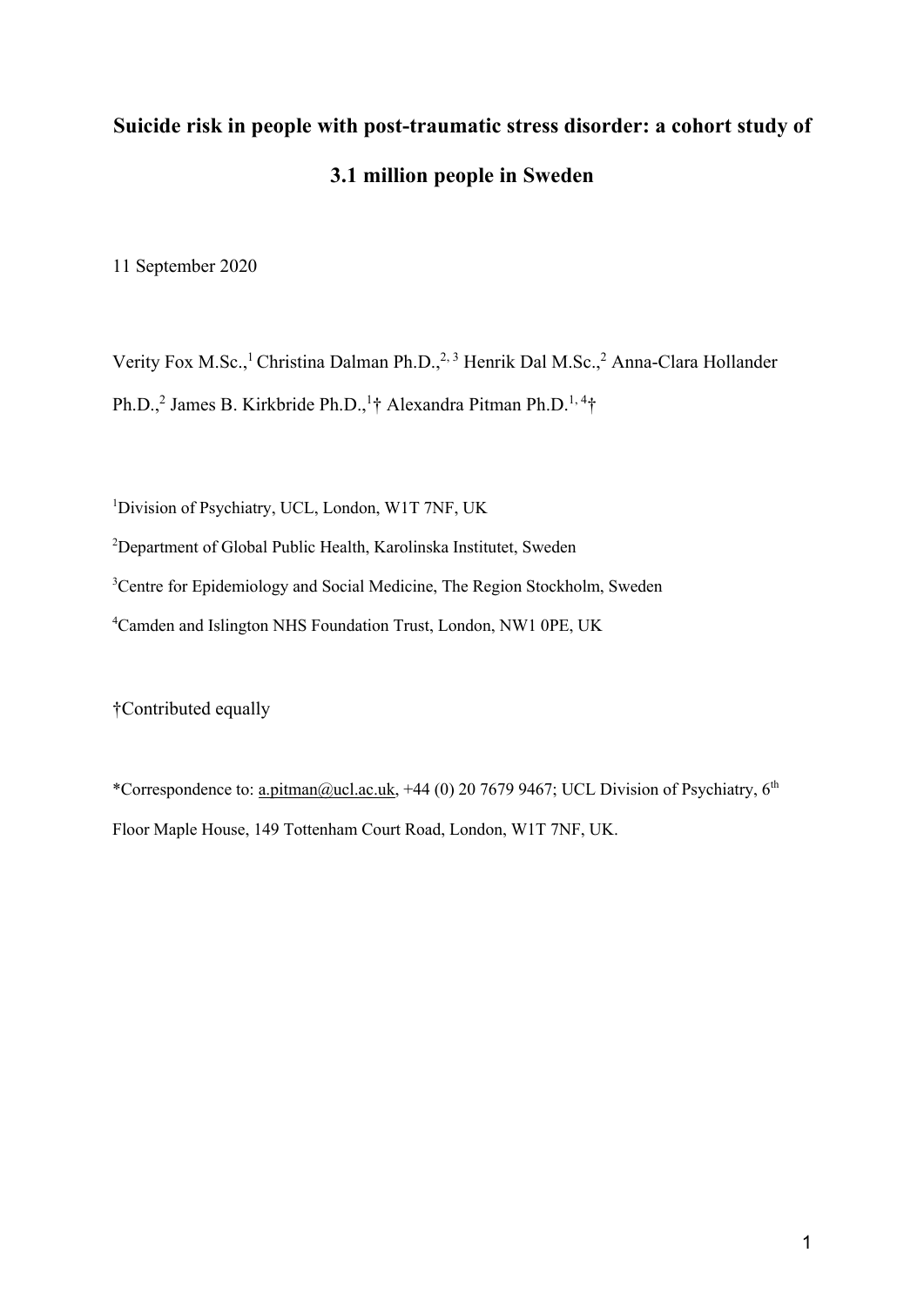#### Abstract

#### **Background**

It is unclear whether post-traumatic stress disorder [PTSD] is associated with suicide risk in the general population, whether this differs by sex, or what the population impact of PTSD is for suicide.

## **Methods**

We constructed a nationwide cohort of all people living in Sweden, born 1973-1997, followed from their  $14<sup>th</sup>$  birthday (or immigration, if later) until suicide, other death. emigration or 31 December 2016. We used Cox proportional hazards regression to estimate hazard ratios [HR], and calculated the population impact of PTSD on suicide. We included sensitivity analyses to explore effects of outcome and exposure definitions, and to account for potential competing risks.

## **Results**

Of 3,177,706 participants, 22,361 (0.7%) were diagnosed with PTSD, and 6,319 (0.2%) died by suicide over 49·2 million person-years. Compared with women and men without PTSD, suicide rates were  $6.74$  (95%CI:  $5.61 - 8.09$ ) and  $3.96$  (95%CI:  $3.12 - 5.03$ ) times higher in those with PTSD, respectively, after sociodemographic adjustment. Suicide rates remained elevated in women (HR: 2·61; 95%CI: 2·16-3·14) and men (HR: 1·67; 95%CI: 1·31-2·12) after adjustment for previous psychiatric conditions; attenuation was driven by previous nonfatal suicide attempts. Findings were insensitive to definitions or competing risks. If causal, 1·6% (95%CI: 1·2-2·1) of general population suicides could be attributed to PTSD, and up to 53.7% (95%CI: 46.1-60.2) in people with PTSD.

#### **Limitations**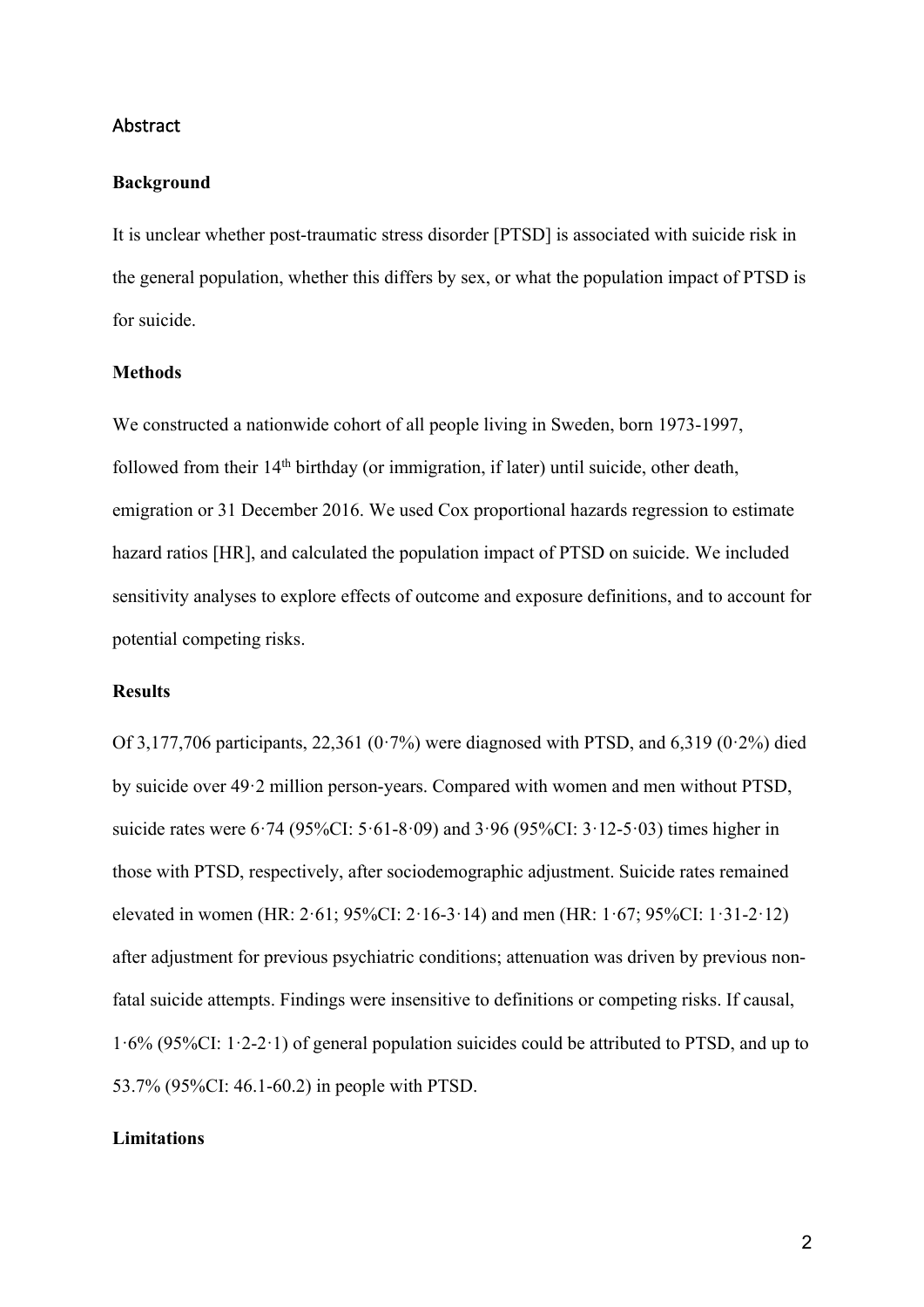Residual confounding remains possible due to depressive and anxiety disorders diagnosed in primary care but unrecorded in these registers.

# **Conclusions**

Clinical guidelines for the management of people with PTSD should recognise increased suicide risks.

## **Key Words**

suicide; post-traumatic stress disorder; PTSD; epidemiology; cohort study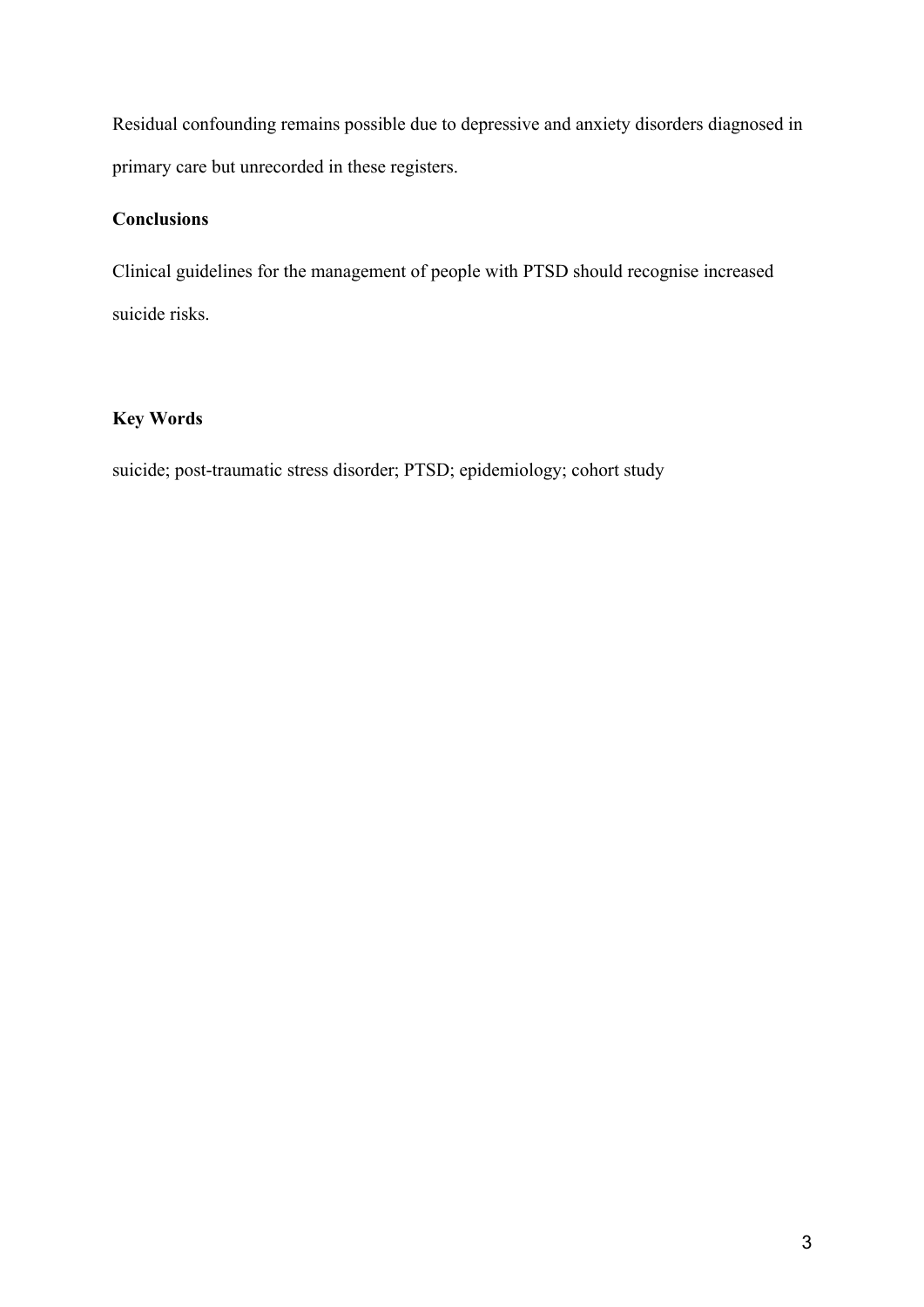## **Introduction**

Post-traumatic stress disorder [PTSD] is a psychiatric diagnosis describing a prolonged or delayed response to a traumatic situation or event(s) of a threatening or catastrophic nature(World Health Organisation, 1992). Symptoms include repeatedly reliving the experience, in the form of intrusive memories known as "flashbacks" or repeated dreams, experiencing significant distress when exposed to a situation similar to or associated with the traumatic experience, avoidance of such situations, inability to recall aspects of the trauma, or persistent symptoms of psychological arousal not present before the trauma. A recent World Health Organisation [WHO] study in 24 countries estimated that lifetime PTSD prevalence varied from  $2.1\%$  in lower low-middle income countries to  $5.0\%$  in high-income countries (Koenen et al., 2017) including Sweden (5·6% (Frans et al., 2005)). Lifetime prevalence also varies by gender, and is consistently reported as being twice as high in women than men, with one US study placing estimates at 10.4% and 5.0%, respectively (Kessler et al., 1995).

Such variation in prevalence may arise due to differential exposure to traumatic factors, differences in internalising and externalising such experiences, differences in recovery and survival following PTSD or differences in diagnostic practice in different settings. For example, PTSD is a risk factor for subsequent suicidal ideation and attempt (Bentley et al., 2016), and has been linked to death by suicide (Krysinska & Lester, 2010), although results from these systematic reviews and meta-analyses are inconsistent. This may be attributable to methodological issues: most studies have been prevalence-based, conducted in veteran or military samples, or have sometimes inappropriately adjusted for comorbid mental health conditions on the causal pathway between PTSD and suicide. Only two population-based studies have examined the association between PTSD and death by suicide, both conducted using Danish register data (Gradus et al., 2010, 2015). The first, a case-control study of all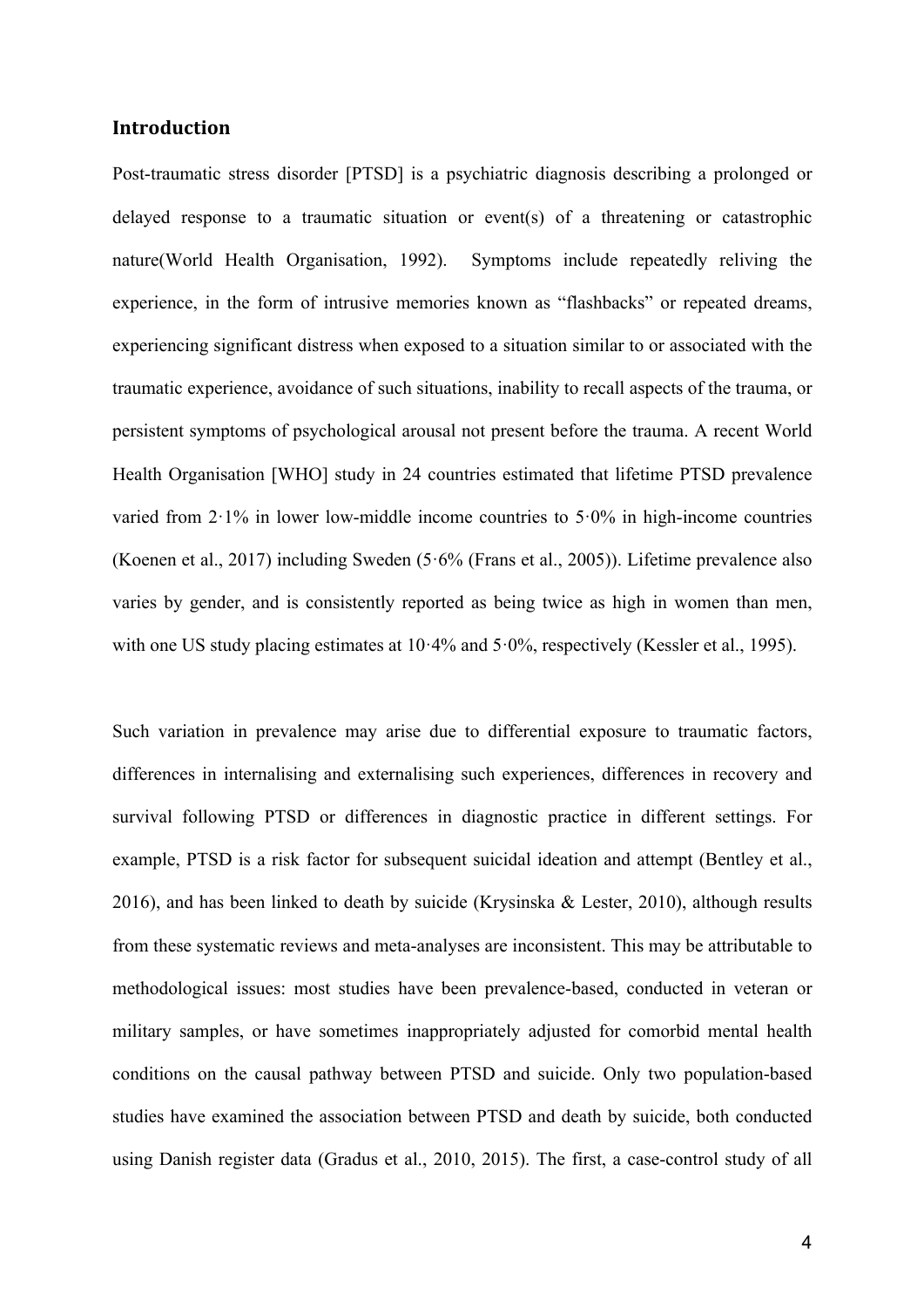suicide deaths in Denmark between 1994-2006, found that the odds of death by suicide was 5.3 times higher in those with a diagnosis of PTSD compared with those without, after controlling for psychiatric and other demographic variables (Gradus et al., 2010). A second study, following a Danish population cohort between 1995-2011, found that suicide rates were 13 times greater in those diagnosed with PTSD, adjusting for confounders as above (Gradus et al., 2015). Although the largest of these studies (Gradus et al., 2015) included over 500,000 participants, given the absolute rarity of both PTSD and death by suicide, it could only include 32 participants with both the exposure and outcome, limiting the ability to detect variation by other characteristics such as sex, or control for all previous major psychiatric conditions or previous non-fatal suicide attempts.

Further studies, in larger population-based samples, are required to clarify such issues. Gender differences in the association between PTSD and death by suicide might be expected because women are at increased risk of PTSD (Atwoli et al., 2015; Ditlevsen & Elklit, 2012), but in non-clinical populations are less likely to die by suicide than men in many high income countries (Värnik, 2012). Accordingly, a study of US veterans reported that suicide rates associated with PTSD were greater for women than men (Ilgen et al., 2010), but this has yet to be established in general population samples. Understanding gender-specific risk factors is important, particularly in young and middle-aged groups, who are the current focus of public health concerns about suicide (Pitman et al., 2012).

We sought to investigate whether a PTSD diagnosis predicted death by suicide in a large, nationwide cohort of people living in Sweden. We also investigated whether this association differed between men and women. To understand the potential impact of PTSD on death by suicide at the population level, we estimated the population attributable risk faction and the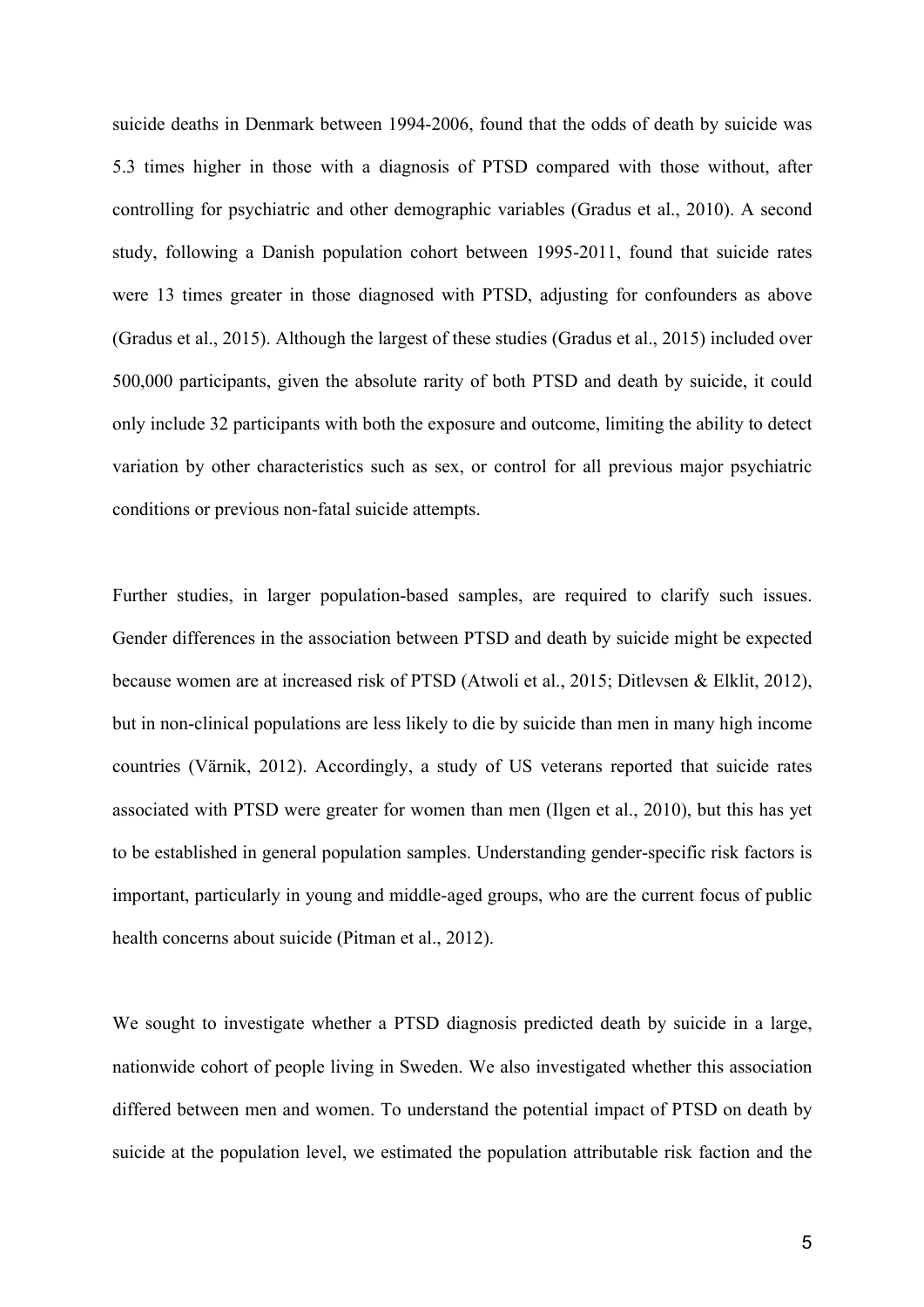attributable fraction in those with a PTSD diagnosis in our cohort. We hypothesised that individuals with a diagnosis of PTSD would be at increased risk of death by suicide compared to those without a PTSD diagnosis, and that the association would vary by gender with greater relative risks of suicide following PTSD for women, given previous evidence (Ilgen et al., 2010). We examined the sensitivity of our findings to different exposure and outcome definitions and potential competing risks.

#### **Methods**

#### *Design & setting*

We conducted a cohort study to identify individuals in the Swedish population diagnosed with PTSD after 14 years old, compared with individuals without a PTSD diagnosis. Our cohort included all individuals born between 1973 and 1997, and living in Sweden on or after their 14th birthday, including people who immigrated to Sweden up to the end of 2011 (see Supplemental file). Participants were followed from their  $14<sup>th</sup>$  birthday or, if later, date of immigration to Sweden, until exit from the cohort (either death, emigration, or the end of follow-up: 31 December 2016).

## *Ethical approval*

We were granted access to de-identified linked data from Statistics Sweden after approval from the Stockholm Regional Ethical Review Board (number 2010/1185-31/5).

#### *Outcome*

Our primary outcome was suicide death, as recorded in the Cause of Death Register, which also includes deaths of Swedish citizens who died abroad if they had left Sweden temporarily and died during this time (Brooke et al., 2017). In Sweden, causes of death were recorded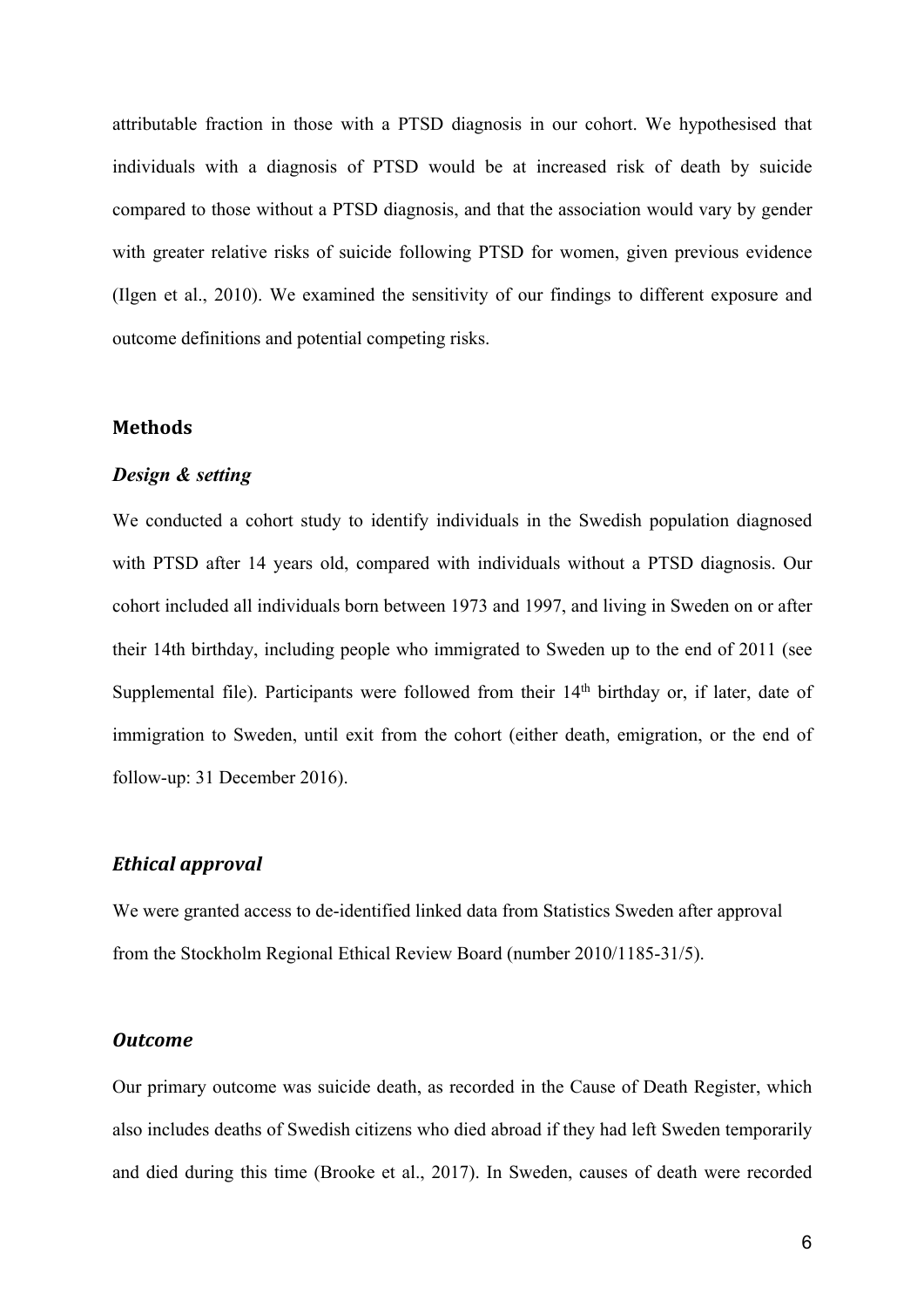using the International Classification of Diseases, ninth revision [ICD-9] from 1987 to 1996, and the tenth revision [ICD-10], since 1997. We included participants with a cause of death by suicide (ICD-9: E950-959; ICD-10: X60-84) or death by undetermined intent (ICD-9: E980-989; ICD-10: Y10-Y34) as our primary outcome, consistent with previous studies (Hollander et al., 2019) and evidence that restriction to cases with a suicide verdict leads to an underestimation of overall suicide rates (Carroll et al., 2012).

#### *Exposure*

Our exposure was a binary variable denoting a clinical diagnosis of PTSD before death by suicide during the follow-up period, as recorded in the National Patient Register (Ludvigsson et al., 2011), and previously validated for research (Hollander et al., 2019). This register recorded all inpatient visits for psychiatric conditions since 1987 and outpatient visits since 2001 to public and private secondary healthcare facilities and emergency departments. National inpatient coverage has been 100% complete since 1987, and complete for outpatient settings since 2006. Between 2001-2005, national outpatient coverage was approximately 80% complete (Ludvigsson et al., 2011). Since 1997, PTSD was diagnosed in Sweden using the ICD-10 code F43·2. From 1987-1996, the Swedish version of ICD-9 did not include a specific PTSD code (although one was introduced to the main ICD-9 edition, as 309·81). Instead, we defined PTSD using the Swedish ICD-9 code 309B "delayed crisis reaction", excluding the codes "acute stress reactions" (309A) and "crisis reactions, not otherwise specified" (309X), consistent with previous work (Song et al., 2018). We conducted a sensitivity analysis around this definition (see below).

## *Confounders*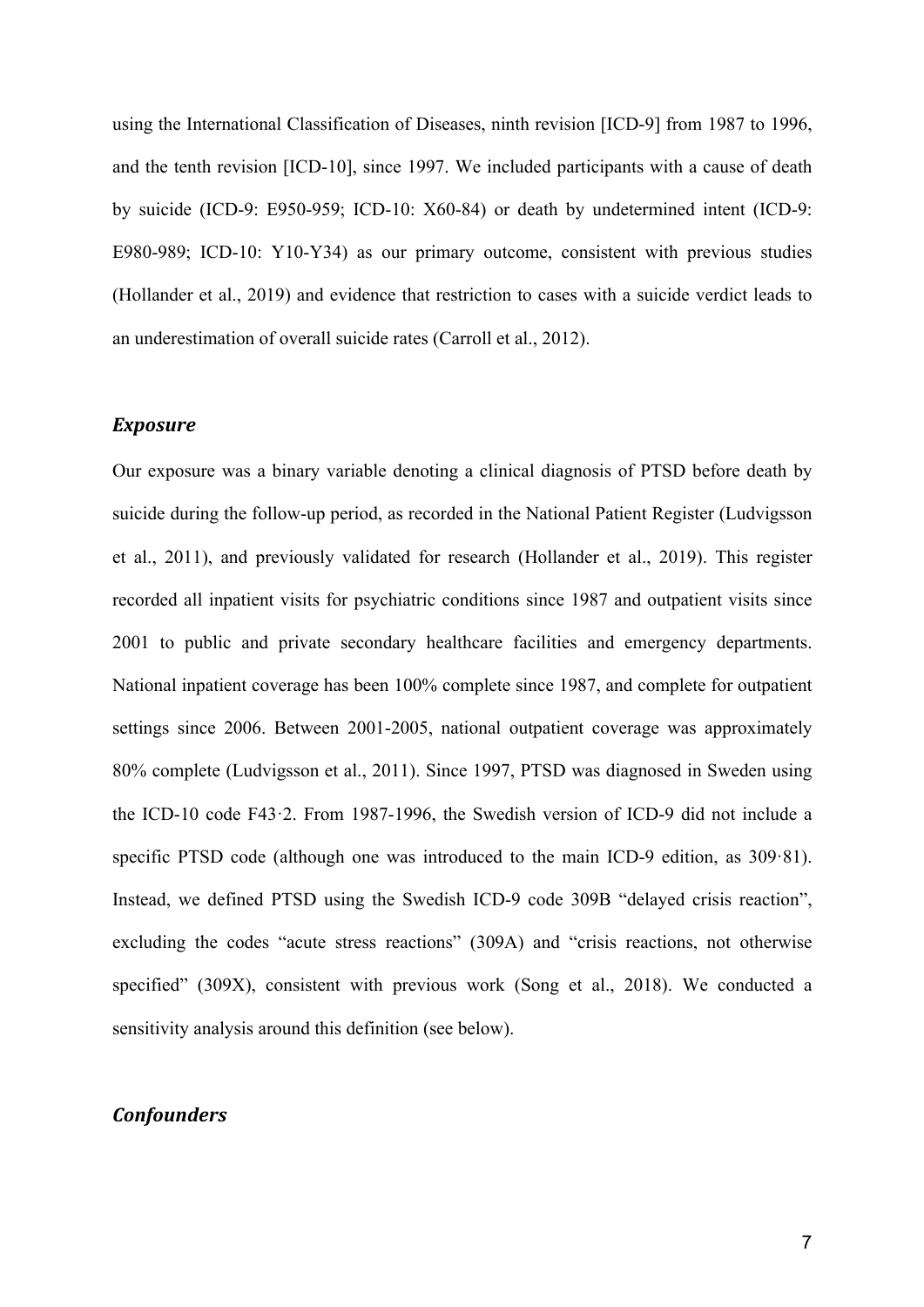We selected the following sociodemographic and clinical variables as potential confounders, based on clinical experience and the literature: natal sex, attained age, birth region (based on major migrant flows to Sweden (Hollander et al., 2016): Sweden, Finland, other Nordic countries, Western and Southern Europe, Eastern Europe & Russia, Asia & Oceania, Middle East & North Africa, sub-Saharan Africa, North America and South America), neighbourhood deprivation level and population density, previous non-fatal suicide attempt (coded using ICD-9 and ICD-10 codes as above for suicide, but relating to hospitalisation for non-fatal suicide attempt; see Supplemental file), previous diagnosis for major psychiatric conditions (major depressive or anxiety disorders, non-affective psychotic disorders, bipolar disorders) and parental history of severe mental illness (see Supplemental file).

## *Statistical Analysis*

First, we reported basic descriptive statistics for the cohort and examined mortality rates for suicide within the population. Using Cox proportional hazard models, we then examined whether suicide mortality rates differed by PTSD status, by estimating hazard ratios [HR] and 95% confidence intervals [95% CI]. Since suicide risk varies by age (Shah, 2012), we treated age as a time-varying covariate, using Lexis expansion to stratify participants into multiple age observations (14-19, 20-24, 25-29, 30-34, 35-39, 40-44 years old). We ran three separate models: a univariable model, a multivariable model adjusted for all sociodemographic variables simultaneously, and a fully-adjusted model with further adjustment for clinical variables. To test for an interaction between PTSD and sex, we added an interaction term to our fully-adjusted model, compared to a model without the interaction via likelihood ratio test. We presented stratified results where appropriate. We calculated population attributable risk fractions [PAF] and the attributable fraction in the exposed [AFe], with 95% CIs (see Supplemental file), to ascertain the proportion of suicides in our population at-risk and those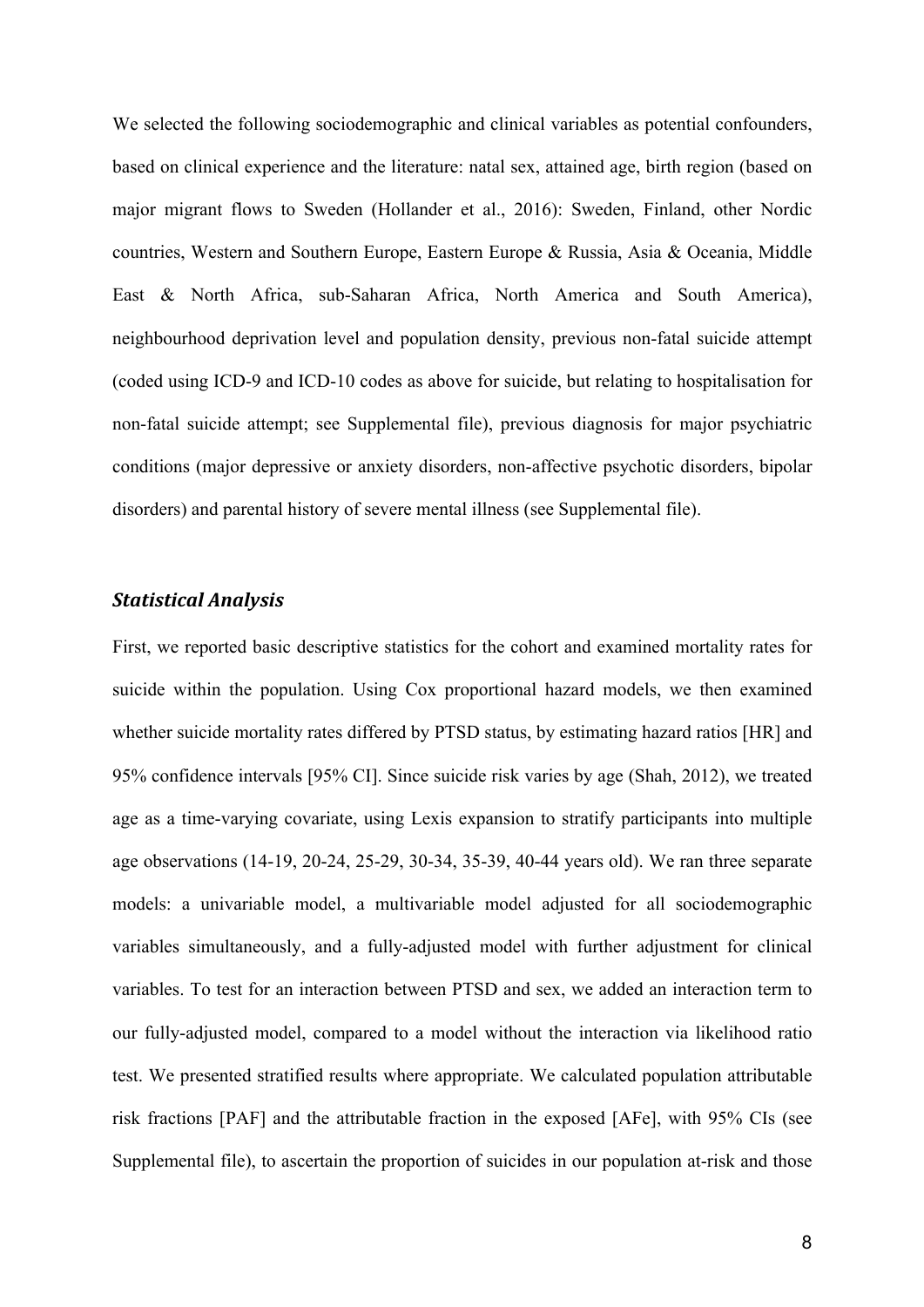exposed to PTSD, respectively, which could be attributed to PTSD, assuming causality. We checked models for violation of proportional hazards using log-log plots and a Schoenfeld residuals test. Given a small amount of missing data  $(0.5\%)$ , our analyses were based on complete case data. For all analyses we used Stata 15 (StataCorp, 2017).

#### *Sensitivity analyses*

We conducted four sensitivity analyses. First, we examined whether using a broader definition of ICD-9 PTSD ("acute stress reactions" (309A) and "crisis reactions, not otherwise specified" (309X) included) altered any observed associations between PTSD and death by suicide. Second, we re-ran our models to determine whether our results differed for death by suicide *versus* undetermined intent. Third, we re-ran our models, excluding people diagnosed with PTSD as outpatients between 2001-2005 when national outpatient coverage was incomplete, to assess for any potential bias this introduced in our main results. Finally, we remodelled our data using a Fine and Gray (Fine & Gray, 1999) competing risks regression to inspect the sensitivity of our results to the possibility that other deaths or emigration could have acted as a competing risk for suicide (see Supplemental file).

## *Results*

From our initial cohort of 3,194,141 individuals, 3,177,706 (99.5%) with complete data were included in the analysis, contributing to over 49·2 million person years of follow up. We excluded 16,435 ( $0.5\%$ ) participants with missing data on model covariates (Supplemental file, Table 2), who were more likely to be men, younger, born outside of Sweden, have a history of major psychiatric disorders including PTSD (all  $p<0.0001$ ; Supplemental file, Table 2), but not more likely to die by suicide ( $p=0.13$ ) or all-cause mortality ( $p=0.45$ ).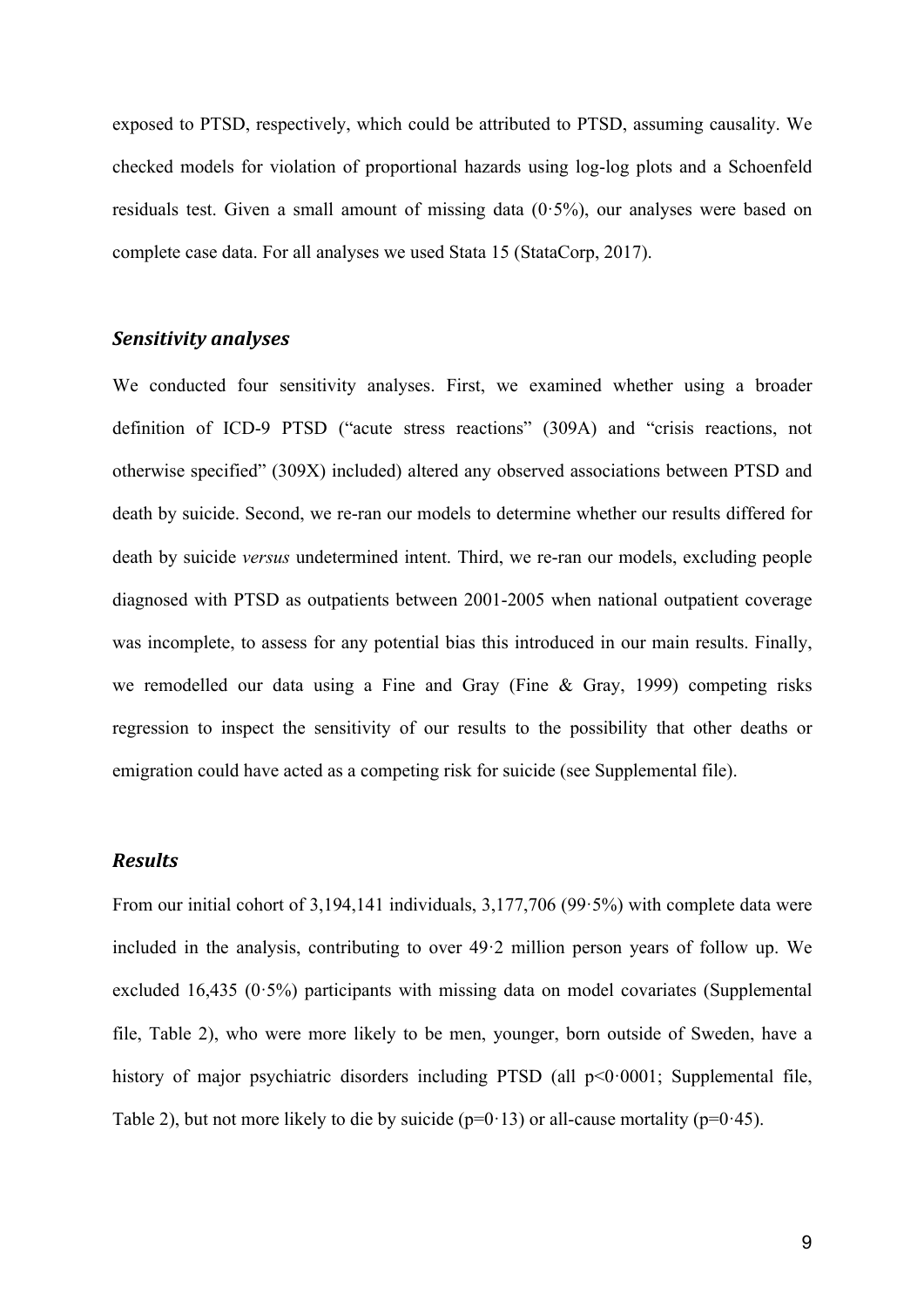In this cohort,  $22,361$  (0.7%) were diagnosed with PTSD, of whom 192 (0.9%) died by suicide during follow up (Table 1). PTSD diagnoses were more common in migrants  $(1.1\%$ *versus*  $0.6\%$ ;  $X^2$  test on 1 degree of freedom:  $494.0$ ;  $p<0.0001$ ) than the Swedish-born population. Median age at suicide was  $25.2$  years old (interquartile range [IQR]:  $21.2-30.6$ ) in those without PTSD, but was significantly higher in people with PTSD (28·2 years; IQR: 23.9-33.3; Mann-Whitney  $z=5.3$ ;  $p<0.0001$ ). Median age at PTSD diagnosis was  $26.1$ (IQR: 20·6-32·0) years, with a subsequent median time to suicide of 2·4 years (IQR: 0·9- 5·0). In people without PTSD, suicide was more common in men (72·9% vs· 27·1%), Swedish-born participants, those in more deprived areas at cohort entry, and those with a previous personal or parental history of mental health problems. Similar patterns were observed in those with PTSD, except suicide was more common in females than males  $(64.1\% \text{ vs. } 35.9\%)$ . Full cohort characteristics are presented in Table 1.

In the total Swedish population the crude mortality rate for death by suicide was  $12.9$  (95%) CI: 12.6-13.2) per 100,000 person years (Table 2), rising to 53.9 (95% CI:  $46.8-62.1$ ) in those with a PTSD diagnosis, although this was higher for men  $(67.2; 95\% \text{ CI: } 53.1-85.1)$ than women (48.5; 95% CI: 40.6-57.9;  $p=0.02$ ). The overall rate difference for those with and without a PTSD diagnosis was  $41.3$  (95% CI:  $33.7-49.0$ ) per 100,000 person years.

In a univariable model, those with a PTSD diagnosis were at greater risk of suicide than those without (HR: 4·28; 95% CI: 3·70-4·94; Table 2). This association increased slightly after adjustment for socio-demographic characteristics ( $HR_{\text{adj1}}$ : 5.36; 95% CI: 4.64-6.20), but attenuated after further adjustment for psychiatric conditions diagnosed before PTSD and parental SMI (HR<sub>adj2</sub>: 2·02; 95% CI: 1·74-2·34; Table 2 and Supplemental file, Table 3). Further examination of the reason for this attenuation (Figure 1), suggested this was primarily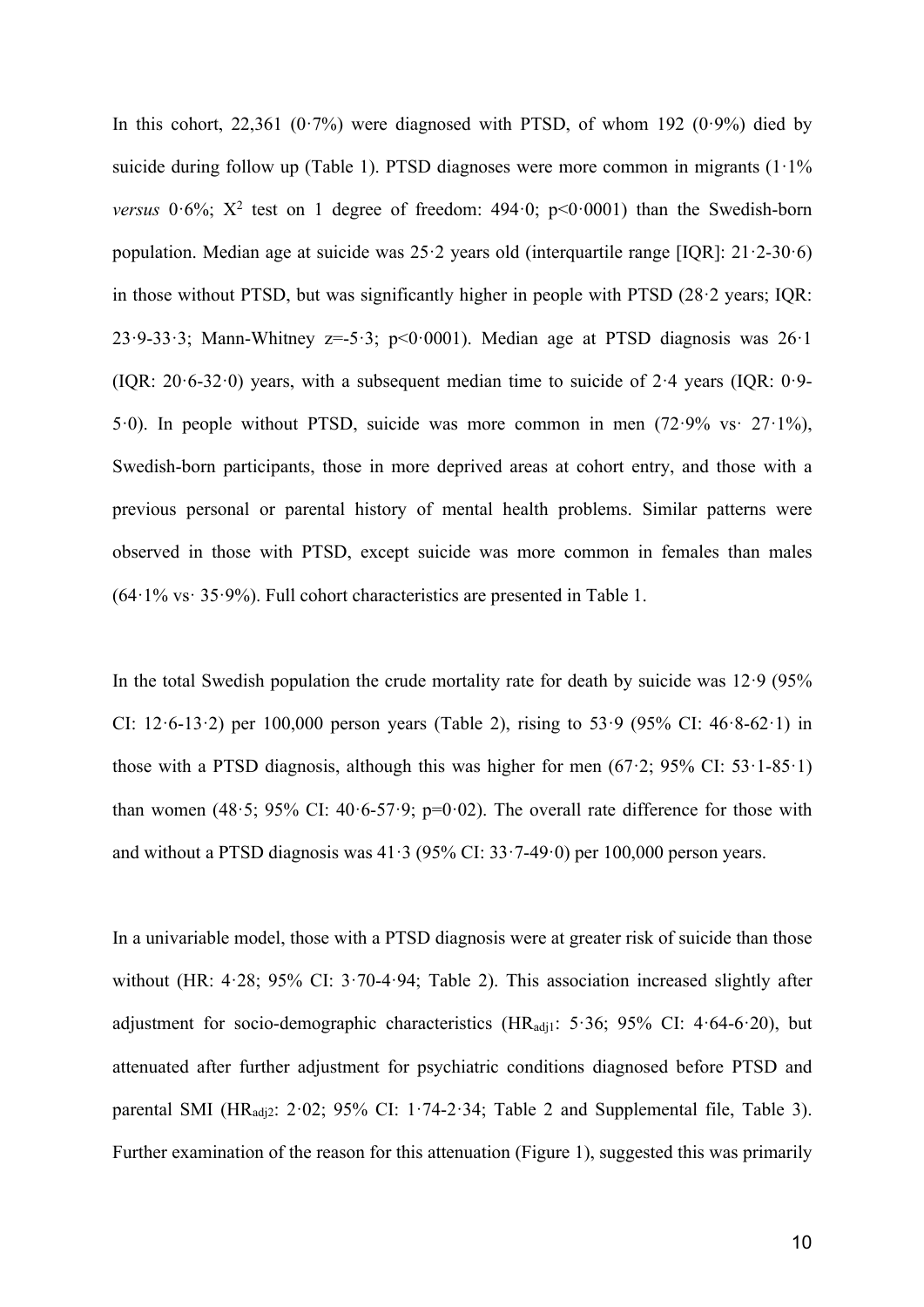attributable to a history of non-fatal suicide attempts prior to a PTSD diagnosis, but not to other previous psychiatric conditions. Across all three models, there was evidence that elevated suicide rates associated with PTSD were stronger in women than men (i.e. Women HRadj2: 2·61; 95% CI: 2·16-3·14; Men HRadj2: 1·67; 95% CI: 1·31-2·12; LRT p=0·003; Table 2).

We estimated that up to  $1.5\%$  (95% CI:  $1.1-2.0$ ) of all suicides could be prevented in the Swedish population aged 14 to 44 years old if no one experienced PTSD, assuming causality (Table 3). This figure was higher for women (PAF: 3·8%; 95% CI: 2·5-5·0) than men (PAF: 0·7%; 95% CI: 0·3-1·0). If we could identify and remove all factors that increased suicide risk in people with PTSD (i.e. the AFe), we could prevent  $53.7\%$  (95% CI: 46.1-60.2) of all suicides in those aged 14 to 44 years old exposed to PTSD in Sweden (Table 3).

Examination of a log-log residual plot (Supplemental file, Figure 1) and a Schoenfeld residuals test ( $p=0.28$ ) found no evidence of departure from proportionality for our main exposure variable of PTSD diagnosis in our fully-adjusted model.

#### *Sensitivity analyses*

In our first sensitivity analyses, use of a broader PTSD definition did not alter the interpretation of our findings in relation to suicide (i.e.  $HR_{\text{adi}2}: 2.50; 95\% \text{ CI}: 2.19-2.84;$ Table 2), although there was weaker evidence of effect modification by sex in our final model (LRT p= $0.11$ ). The PAF associated with a broader PTSD definition rose to  $4.8\%$ (95% CI:  $3.4-6.1$ ) and  $1.4\%$  (95% CI: 0.9-1.8) in women and men, respectively (Table 3), and the overall AFe rose to  $59.9\%$  (54.2-65.0). In our second sensitivity analyses, we observed similar patterns of association between PTSD and both death by suicide (ICD-10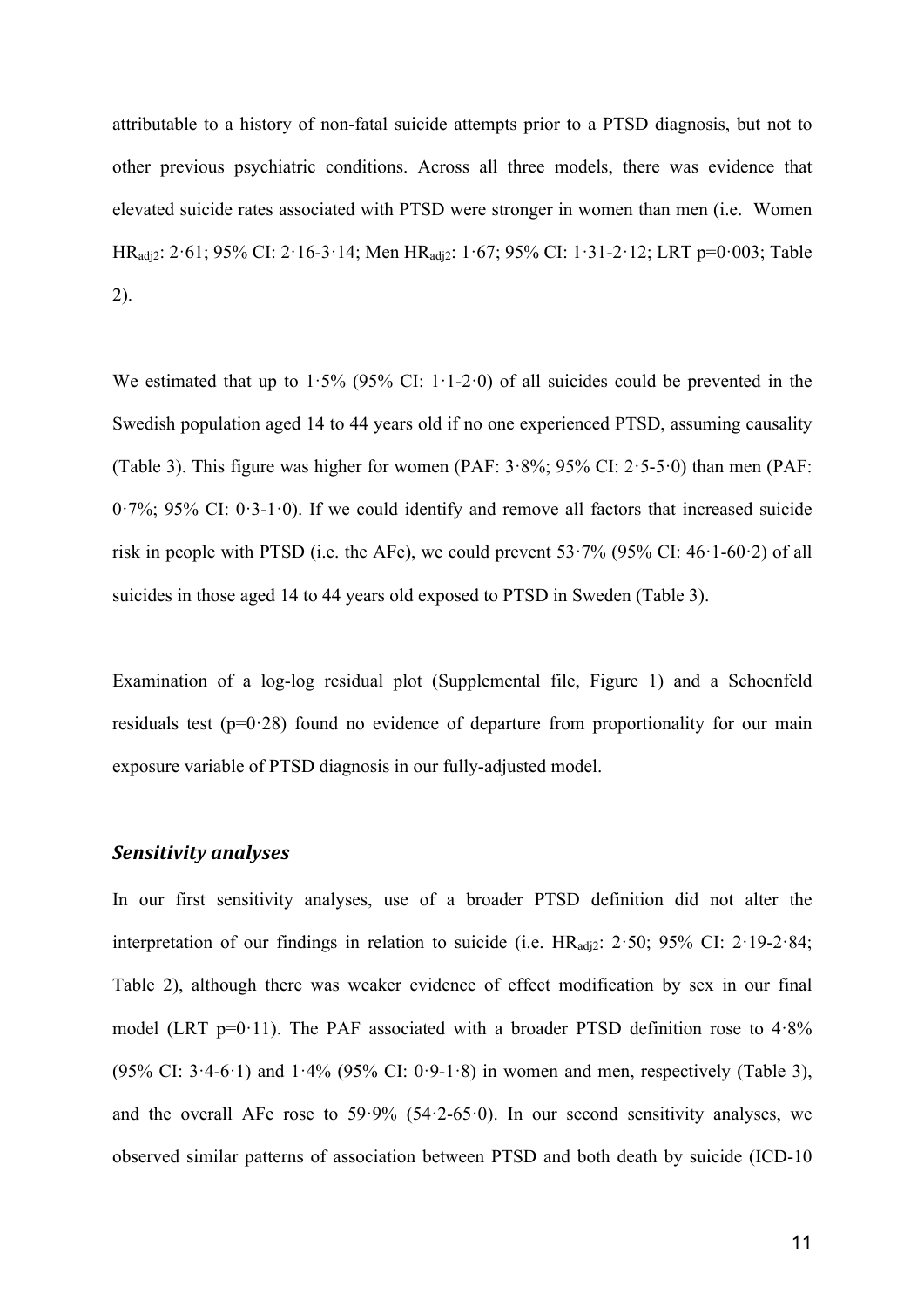X60-84) and death by undetermined intent (Y10-34), when analysed separately (Supplemental file, Table 4). In our third sensitivity analyses, we excluded 1,613 people diagnosed with PTSD in outpatient settings between 2001-2005 (7.2% of all PTSD cases); this did not alter the interpretation of our findings (Supplemental file, Table 5). Finally, in our last sensitivity analysis to consider competing risks for suicide, people diagnosed with PTSD were also more likely to die by other reasons than those without PTSD  $(0.7\% \text{ vs. } 0.5\%)$ , and less likely to emigrate from Sweden  $(1.6\%$  vs.  $9.1\%$ ; X<sup>2</sup>-test on 3 degrees of freedom p<0·0001; Supplemental file, Table 6). However, sub-hazard ratios from competing risk regressions results models were generally consistent with patterns observed in our main analyses (Supplemental file, Table 6), although there was weaker evidence of sex differences in suicide risk associated with PTSD in our final model (Adjustment 2; LRT  $p=0.06$ ).

## *Discussion*

## *Main findings*

In this nationwide study, we found longitudinal evidence that PTSD was associated with increased suicide rates, with individuals diagnosed with PTSD twice as likely to die by suicide than those without PTSD. There was robust evidence that this association was moderately stronger in women than men. These effects were independent of other previous psychiatric disorders, including a personal history of major depressive or anxiety disorders, severe mental illness and suicide attempt, and parental diagnosis of a severe mental illness. However, our adjusted estimates were attenuated primarily by previous non-fatal suicide attempts, and this may relate to the trauma of the index stressor. We quantified the potential population impact of PTSD on suicide, and assuming causality, estimated that up to 1.6% of deaths by suicide could be prevented in people aged 14 to 44 years in the general population (and up to 3.8% for women), equivalent to over 50% of all suicides in people with PTSD.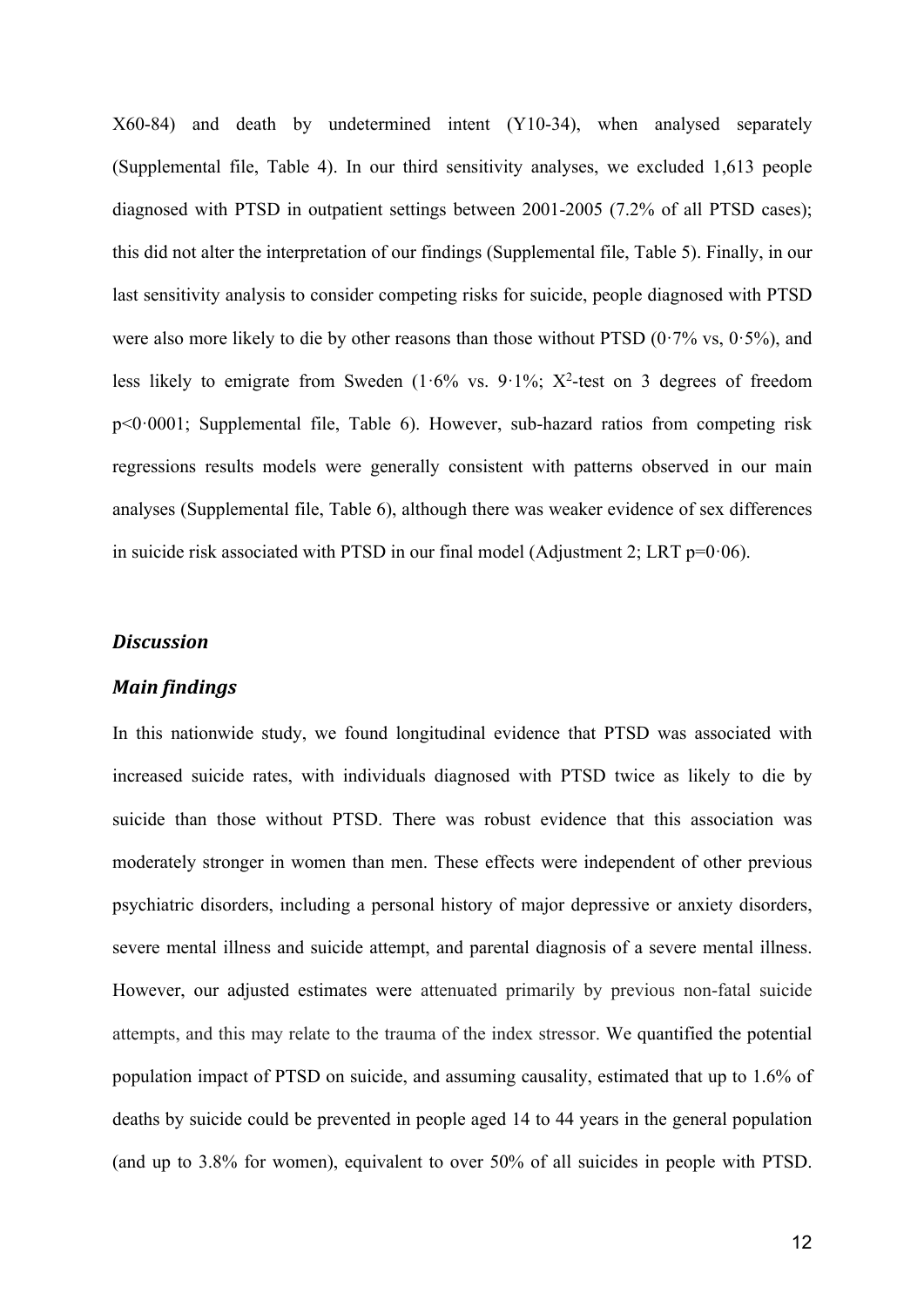Taken together, our results can be used to support clinical decision making in identifying those with PTSD at greater risk of suicide than the general population.

## *Strengths and limitations*

We used a large population-based cohort of over  $3 \cdot 1$  million people, followed for over  $49 \cdot 2$ million person-years, with minimal loss to follow-up. This gave us the ability to detect precise patterns of suicide risk associated with PTSD, adjusting for several potential sociodemographic and clinical confounders. Our results were also robust to investigation of potential biases, including competing risks or misclassification of either our exposure (i.e. a narrower *versus* broader PTSD definition) or outcome (suicide *versus* deaths of undetermined intent).

The Swedish registers are known to be reliable for psychiatric research because they provide completed records of all psychiatric contacts from inpatient settings (1987 onwards) and outpatient settings (2001 onwards), with strong reliability of suicide classification (Tøllefsen et al., 2015) and the validity of PTSD diagnoses in the national patient register (Hollander et al., 2019). While our included sample differed on exposure and covariate data from the small proportion  $(0.5\%)$  of people we excluded due to missing data, the effect of this potential bias on our results would have been minimal.

We could not exclude the possibility of residual confounding in our results. This may have been an issue for our measures of a previous history of depressive or anxiety disorders, which was restricted to major disorders identified and treated via secondary or emergency mental healthcare services in Sweden. The national patient register does not include diagnoses solely made in primary care, meaning we would have missed depressive and neurotic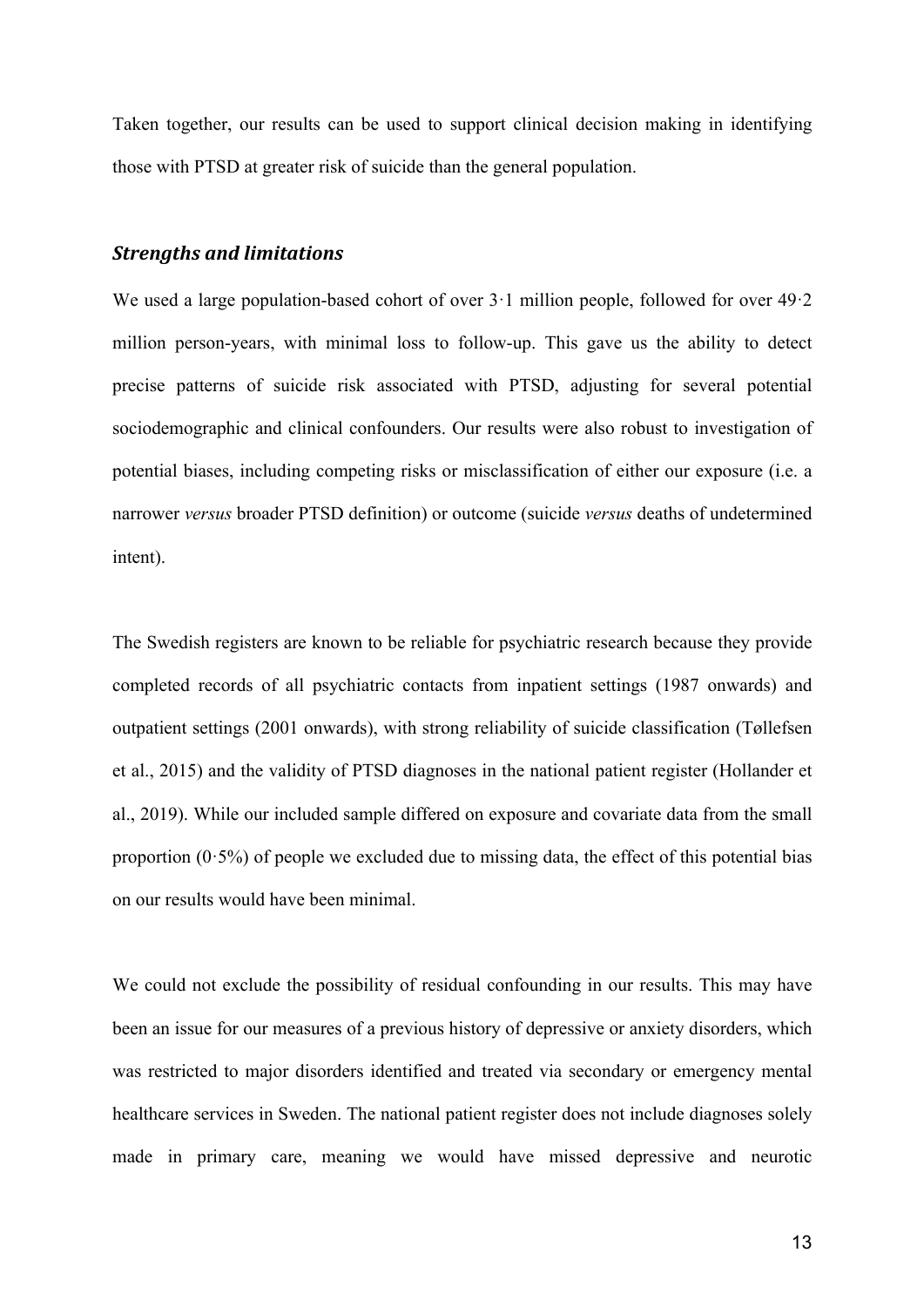psychopathologies in the population. Nevertheless, when we controlled for a broad range of major personal and family psychopathologies, elevated rates of death by suicide remained independently associated with PTSD. We did not adjust for the role of drug or alcohol misuse as we presumed that these might lie on the causal pathway, but could not explore the effects of adding these to final models due to the lack of primary care substance use data.

In this study, we controlled for non-fatal suicide attempts (operationalised as an act of selfharm recorded at least 31 days before a recorded suicide death) that warranted clinical attention and occurred prior to a PTSD diagnosis. Our analyses (Figure 1) showed that adjustment for this clinical variable attenuated the association between suicide and PTSD to a greater extent than any other sociodemographic or clinical variable. Although it is possible that this represented an over-adjustment, we felt it was an important clinical variable to take into account in this patient population. We restricted our measure of non-fatal suicide attempts occurring before a PTSD diagnosis (and hence not downstream of the PTSD diagnosis), but do not know the exact date on which PTSD symptoms first began. If PTSD symptomatology had led to suicide attempts precipitating a subsequent diagnosis of PTSD, our fully-adjusted model results (Adjustment 2, Table 2) may be conservative, and would imply that the true association between PTSD and suicide is closer to the fivefold estimates of increased risk obtained under adjusted model 1.

Using register data meant we were unable to investigate how the trauma associated with a PTSD diagnosis might influence its association with suicide. Neither ICD-9 nor ICD-10 classification systems distinguish complex PTSD (relating to multiple traumas) from PTSD linked to one index trauma. They also provide no information on the types of traumas precipitating PTSD. Given that the number of traumatic events in individuals with PTSD is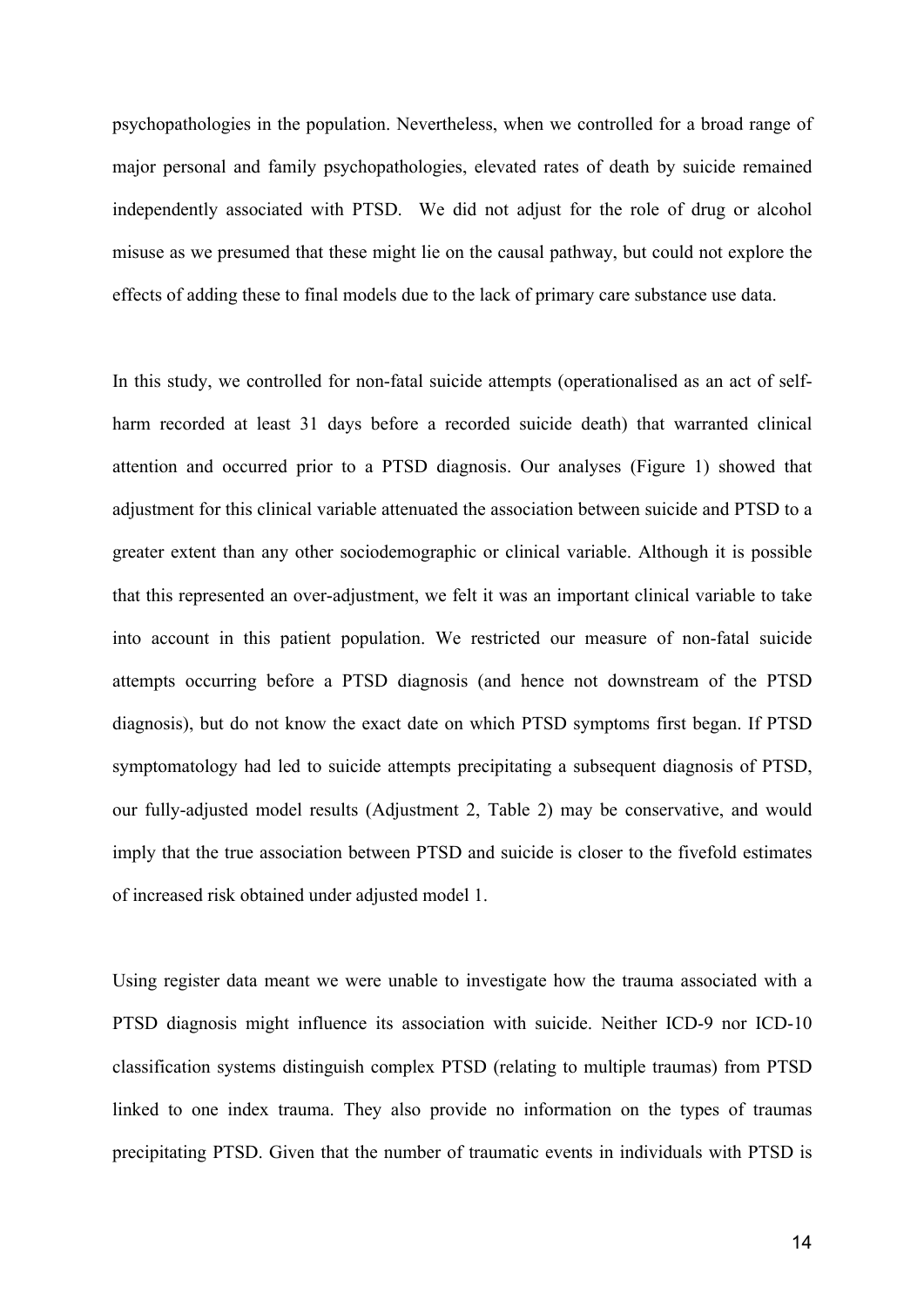believed to be a significant predictor of suicidal behaviours (Afzali et al., 2017), it is possible that different types and/or numbers of experiences of PTSD-related trauma may vary in terms of their association with death by suicide. Further research is needed to establish whether this is the case.

#### **Results** in the context of other studies

Two previous longitudinal studies in Denmark (Gradus et al., 2010, 2015) reported large effect sizes (odds ratio: 5·3; 95% CI 3·4-8·1,(Gradus et al., 2010)) (rate ratio: 13·0; 95% CI 4·3-42·0 (Gradus et al., 2015)) for PTSD on suicide after adjustment for some sociodemographic and baseline psychiatric conditions, although not previous non-fatal suicide attempts. The magnitude of these associations was similar to our results prior to adjustment for suicidal attempts ( $HR_{\text{adi2E}}$ : 4·23; 95% CI: 3·66-4·89; Figure 1). Our analyses suggest that up to 57% of the effect of PTSD on suicide risk may be attributable to prior suicide attempts. Our findings contrast with reports from several studies of US military populations, which have observed that people with PTSD are less likely to die by suicide following a diagnosis (Britton et al., 2017; Conner et al., 2014; Desai et al., 2008; Zivin et al., 2007). However, such studies may not generalise beyond these specific institutionalised settings, where the funding and support infrastructure is designed to identify and provide specialised treatment for PTSD (Conner et al., 2013). Some of these studies may have overadjusted for comorbid psychiatric conditions on the causal pathway (Britton et al., 2017; Desai et al., 2008).

We found that the association between PTSD and death by suicide was stronger in women than men, as previously observed in a US study of veterans (Ilgen et al., 2010). Previous US work has found that childhood trauma predicted suicidal behaviours in women but not men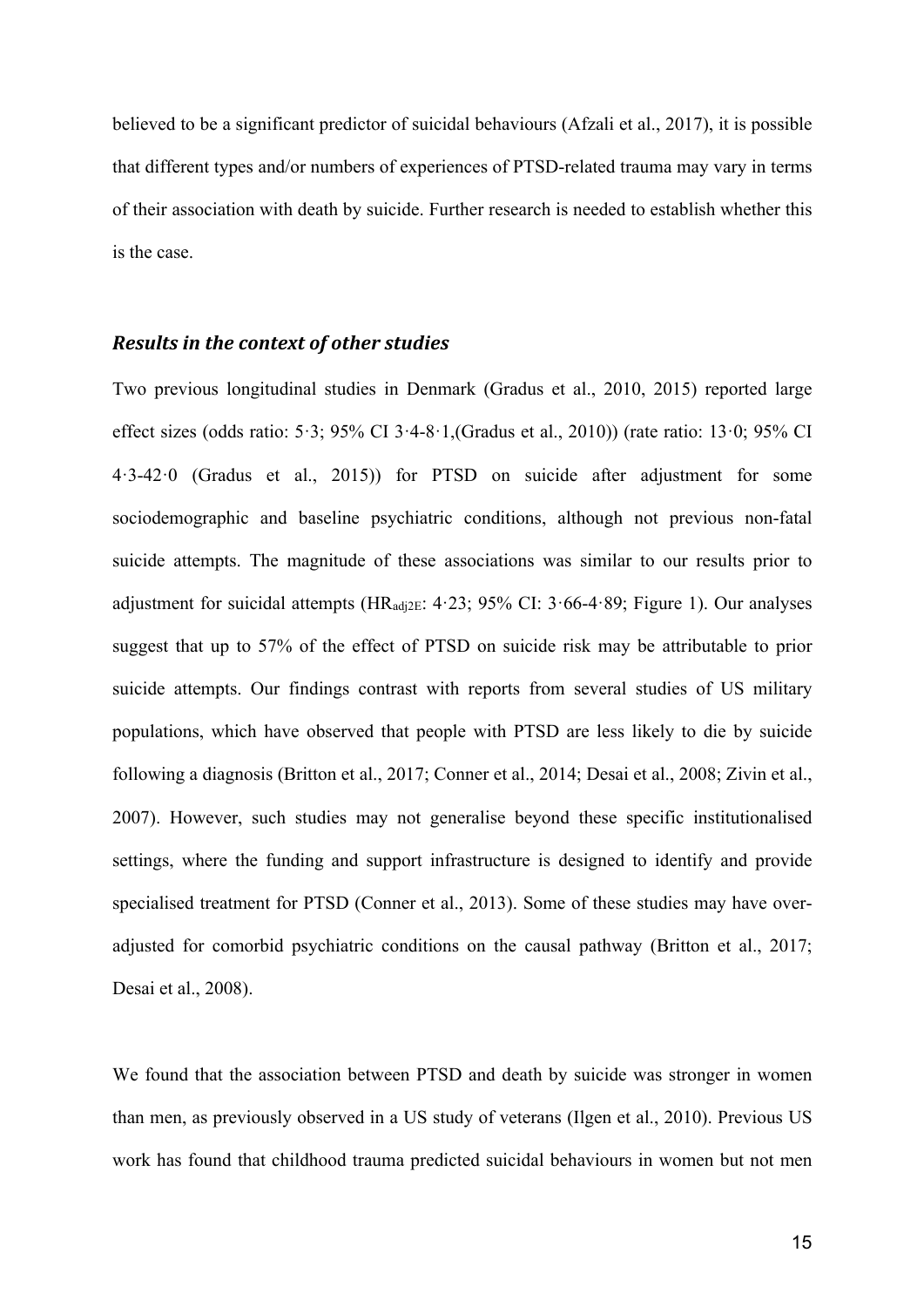(Weiss et al., 2016). Gender differences were also observed in a Swedish general population sample, in which it was found that specific traumas are characteristic of those precipitating PTSD in women (rape and other sexual assault) and men (combat experience), and that women with PTSD report significantly higher trauma intensity (the perceived distress associated with that trauma) than men with PTSD (Frans et al., 2005). We suggest that the nature of the traumas characteristically experienced by women subsequently diagnosed with PTSD and the level of distress they perceive in association with this trauma may contribute to a relatively higher risk of suicide, and that this may be compounded by stigma, shame, and legal processes. In our nationwide sample, crude *absolute* suicide rates were higher in men than women diagnosed with PTSD (i.e.  $67.2$  vs.  $48.5$  per  $100,000$  person-years; Table 2) but the *relative* risk was stronger in women than men, attributable to higher baseline suicide rates in men than women in the general population. These results underscore the need for clinical mental health services to recognise both absolute and relative risks of suicide in people with PTSD.

Various theories have been proposed for the mechanisms that may account for the association between PTSD and suicide (Johnson et al., 2008; O'Connor & Kirtley, 2018; Van Orden et al., 2005; Williams et al., 2005). These suggest that key contributors to the onset of suicidal ideation are a sense of defeat, perceptions of powerlessness or a failing struggle (P Gilbert, 2000), and through entrapment, the feeling of being unable to escape an unpleasant state or situation (Paul Gilbert & Allan, 1998). PTSD could plausibly lead to feelings of defeat and entrapment, through the sense that recurrent symptoms of intrusive thoughts, nightmares and flashbacks are inescapable (Panagioti et al., 2012). Individuals with PTSD may also experience heightened physiological reactions when reminded of their trauma (Bedi & Arora, 2007), which when combined with autonomic hyperarousal, result in maintenance of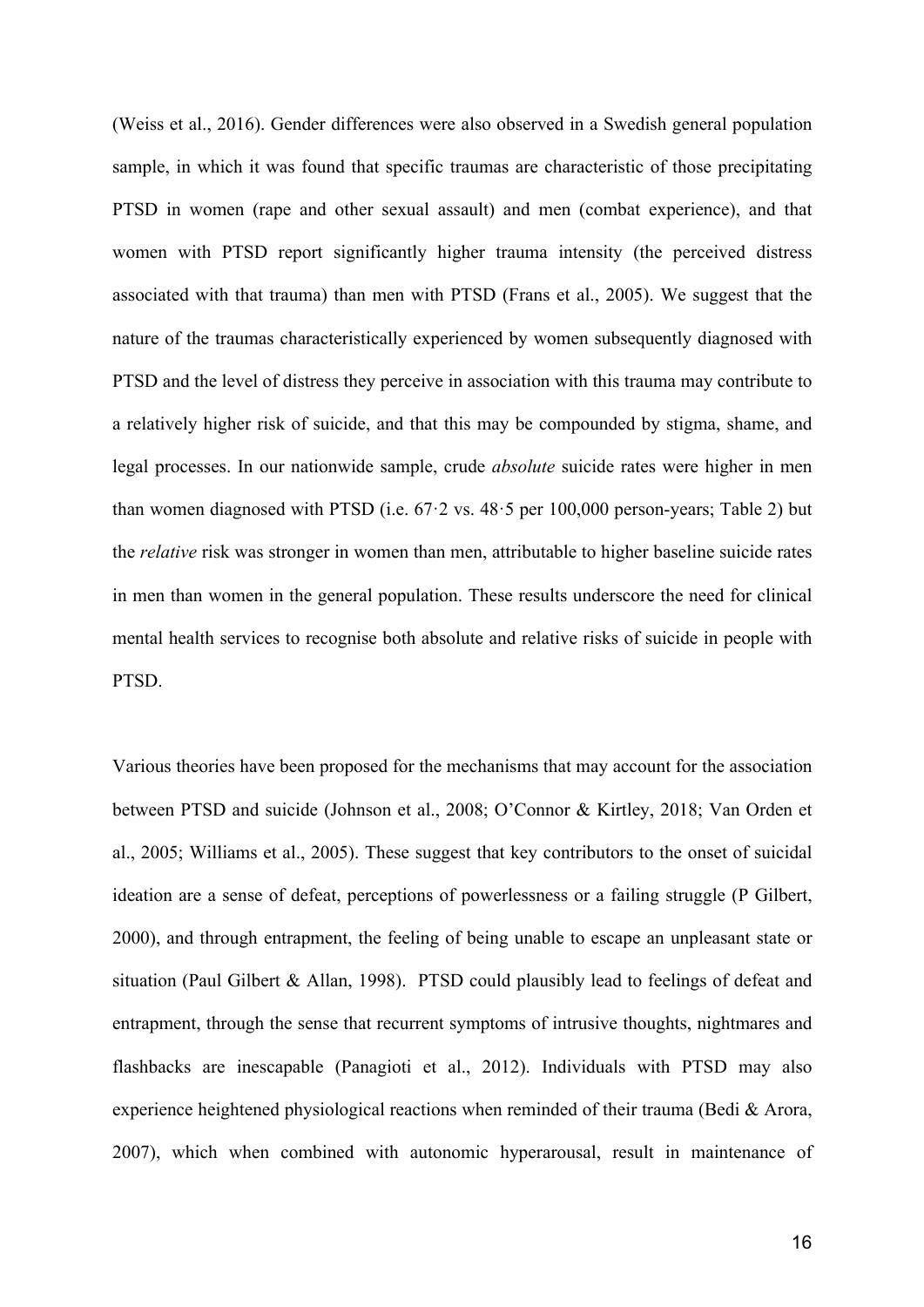perceptions of ongoing threat, entrapment and defeat (Selaman et al., 2014). Various strands of empirical evidence appear to support a role for defeat, entrapment and hyperarousal. A study of Israeli men, for example, found that hyperarousal symptoms were associated with higher suicide risk (Ben-Ya'acov & Amir, 2004), while other studies have observed that individuals with PTSD reported elevated levels of defeat and entrapment (Panagioti et al., 2012), that defeat and entrapment mediated the relationship between PTSD symptoms and suicidal behaviour (Panagioti et al., 2013) and that these predicted changes in levels of suicidal ideation (Panagioti et al., 2015).

## *Clinical, policy and research implications*

Our findings have implications for the clinical management of people with PTSD, who appear to be at approximately twice the risk of death by suicide than the general population. This figure is likely to be substantially higher in those with a history of previous non-fatal suicide attempts, and those who belong to other high-risk groups for suicide (Supplemental file, Table 3), including those with a personal or parental history of psychiatric problems, young adults (especially those aged 20 to 24 years in our study population), and people from more deprived communities. The short median time between a PTSD diagnosis and death by suicide of less than 2.5 years highlights the need to act quickly and, where appropriate, intensively to prevent suicide in this group.

Although we did not explore specific means of suicide in patients with PTSD, means restriction is the suicide prevention intervention with the strongest evidence for effectiveness (Zalsman et al., 2016), and would be an important consideration in this patient group, particularly where prescribing potentially toxic medications. Less evidence is available on the effectiveness of trauma-focused cognitive behaviour therapy (CBT) or other exposure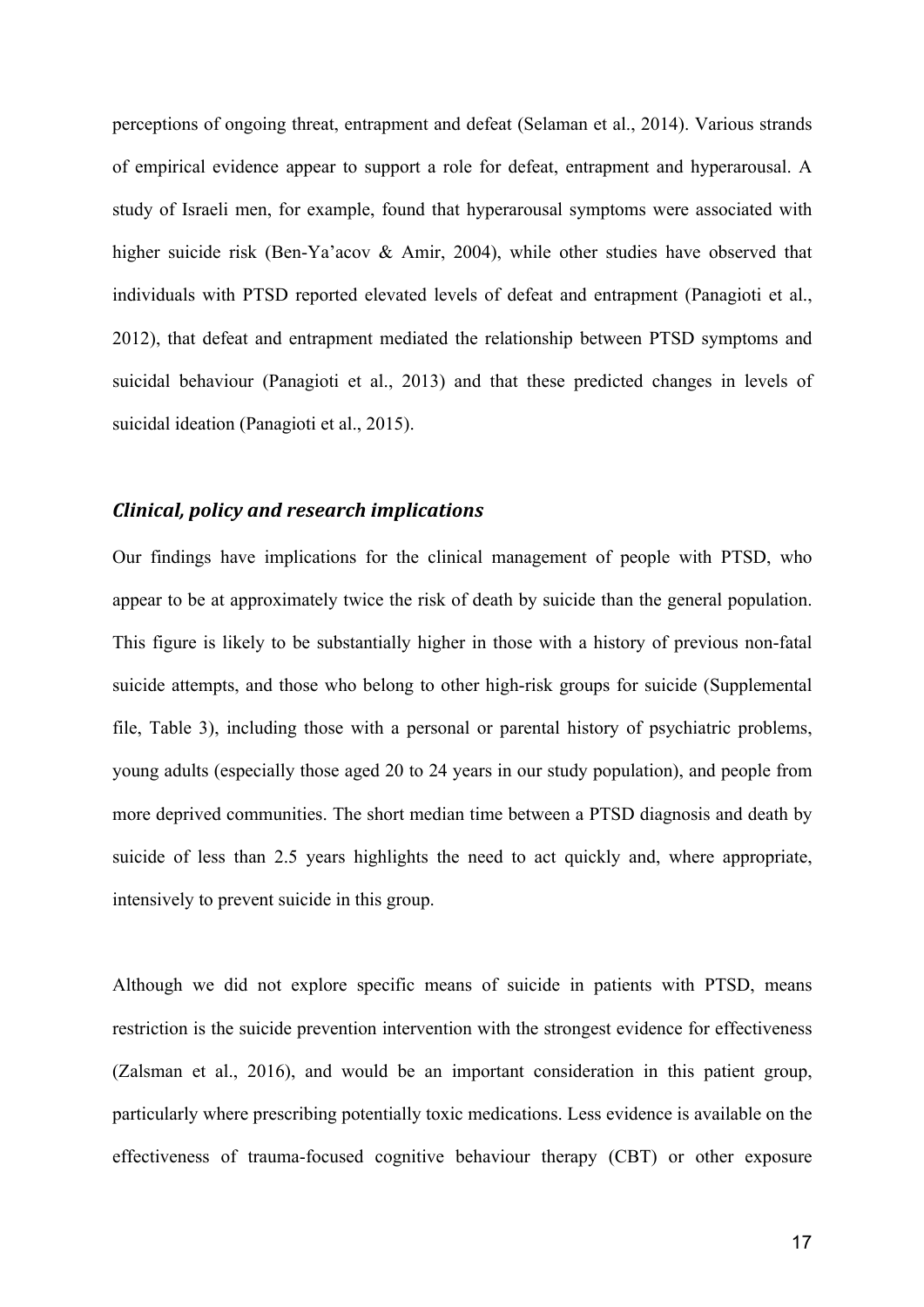therapies on suicidality (Cusack et al., 2016), as trial outcomes are typically based on symptom severity. Clinical guidelines on the management of PTSD, such as those produced by NICE(National Institue for Health and Care Excellence, 2018), should recognise the increased risk of suicide in patients with PTSD, and acknowledge the need for further clinical trials to establish the effectiveness and safety of interventions for PTSD with respect to suicide-related outcomes.

In terms of public mental health, the PAF estimates in this population suggest that PTSD would account for 0·6% of suicides in men and 3·5% in women. In comparison to PAF estimates for other known risk factors for suicide, such as self-harm (PAF: 7·2% (Lewis et al., 1997)) and childhood sexual abuse (PAF:  $11·3%$  (McLafferty et al., 2018)), this estimate is comparatively low, but still warrants inclusion within suicide prevention strategies of a recommendation for effective treatments for PTSD. Furthermore, in high risk groups, such as those with PTSD, our data suggest that (assuming causality) over half of suicides could be prevented if we could successfully prevent, treat and manage PTSD. International suicide prevention strategies (World Health Organization, 2014) should be updated to reflect this in light of these consistent findings from population-based studies in two different countries.

## **Declarations of interest**

None of the authors have any conflicts of interest.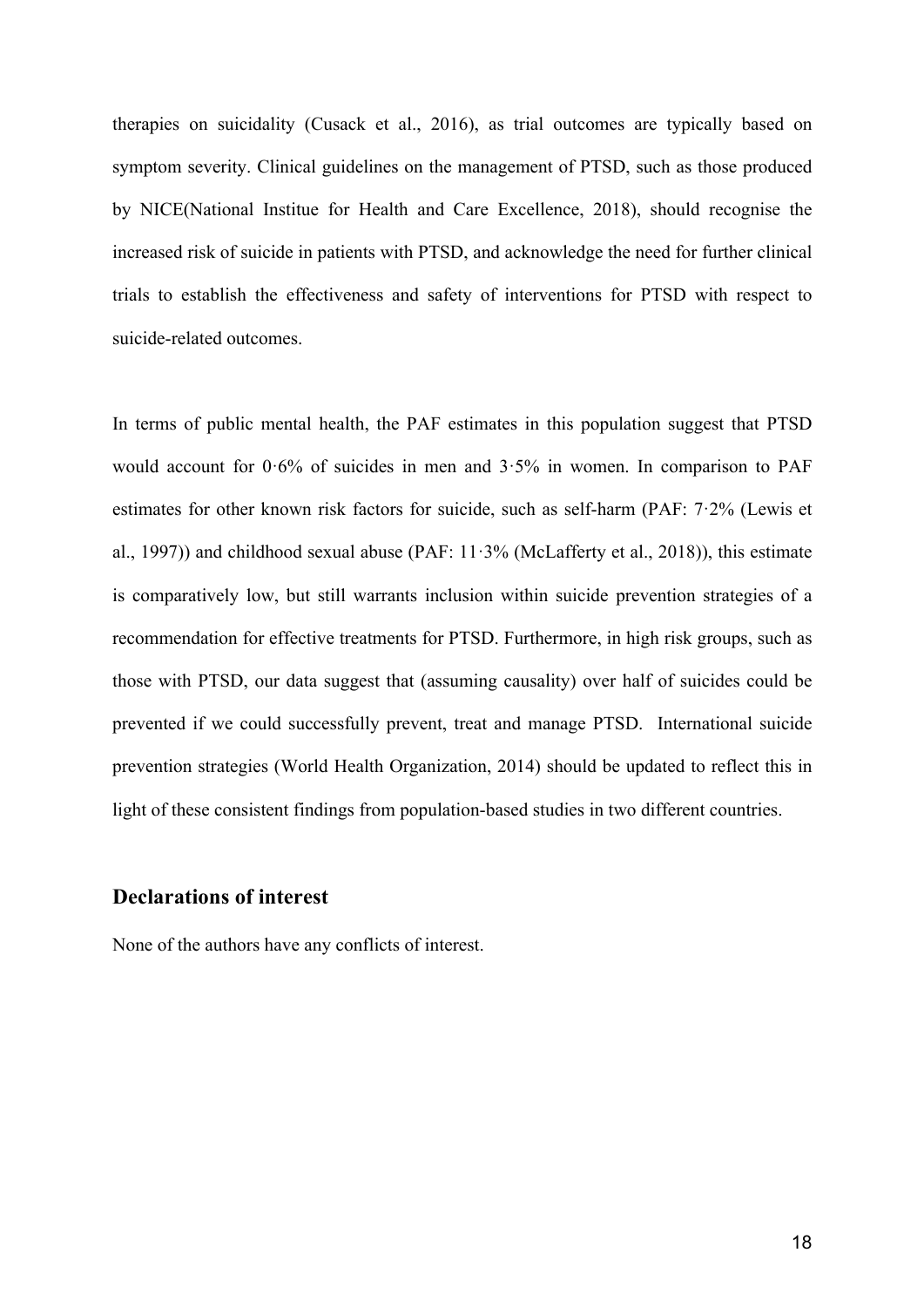#### **Reference List**

- Afzali, M. H., Sunderland, M., Batterham, P. J., Carragher, N., & Slade, T. (2017). Trauma characteristics, post-traumatic symptoms, psychiatric disorders and suicidal behaviours: Results from the 2007 Australian National Survey of Mental Health and Wellbeing. *Australian and New Zealand Journal of Psychiatry*, *51*(11), 1142–1151. https://doi.org/10.1177/0004867416683815
- Atwoli, L., Stein, D. J., Koenen, K. C., & McLaughlin, K. A. (2015). Epidemiology of posttraumatic stress disorder: Prevalence, correlates and consequences. In *Current Opinion in Psychiatry* (Vol. 28, Issue 4, pp. 307–311). Lippincott Williams and Wilkins. https://doi.org/10.1097/YCO.0000000000000167
- Bedi, U. S., & Arora, R. (2007). Cardiovascular manifestations of posttraumatic stress disorder. *Journal of the National Medical Association*, *99*(6), 642–649.
- Bentley, K. H., Franklin, J. C., Ribeiro, J. D., Kleiman, E. M., Fox, K. R., & Nock, M. K. (2016). Anxiety and its disorders as risk factors for suicidal thoughts and behaviors: A meta-analytic review. In *Clinical Psychology Review* (Vol. 43, pp. 30–46). Elsevier Inc. https://doi.org/10.1016/j.cpr.2015.11.008
- Ben-Ya'acov, Y., & Amir, M. (2004). Posttraumatic symptoms and suicide risk. *Personality and Individual Differences*, *36*(6), 1257–1264. https://doi.org/10.1016/S0191- 8869(03)00003-5
- Britton, P. C., Bohnert, K. M., Ilgen, M. A., Kane, C., Stephens, B., & Pigeon, W. R. (2017). Suicide mortality among male veterans discharged from Veterans Health Administration acute psychiatric units from 2005 to 2010. *Social Psychiatry and Psychiatric Epidemiology*, *52*(9), 1081–1087. https://doi.org/10.1007/s00127-017- 1377-x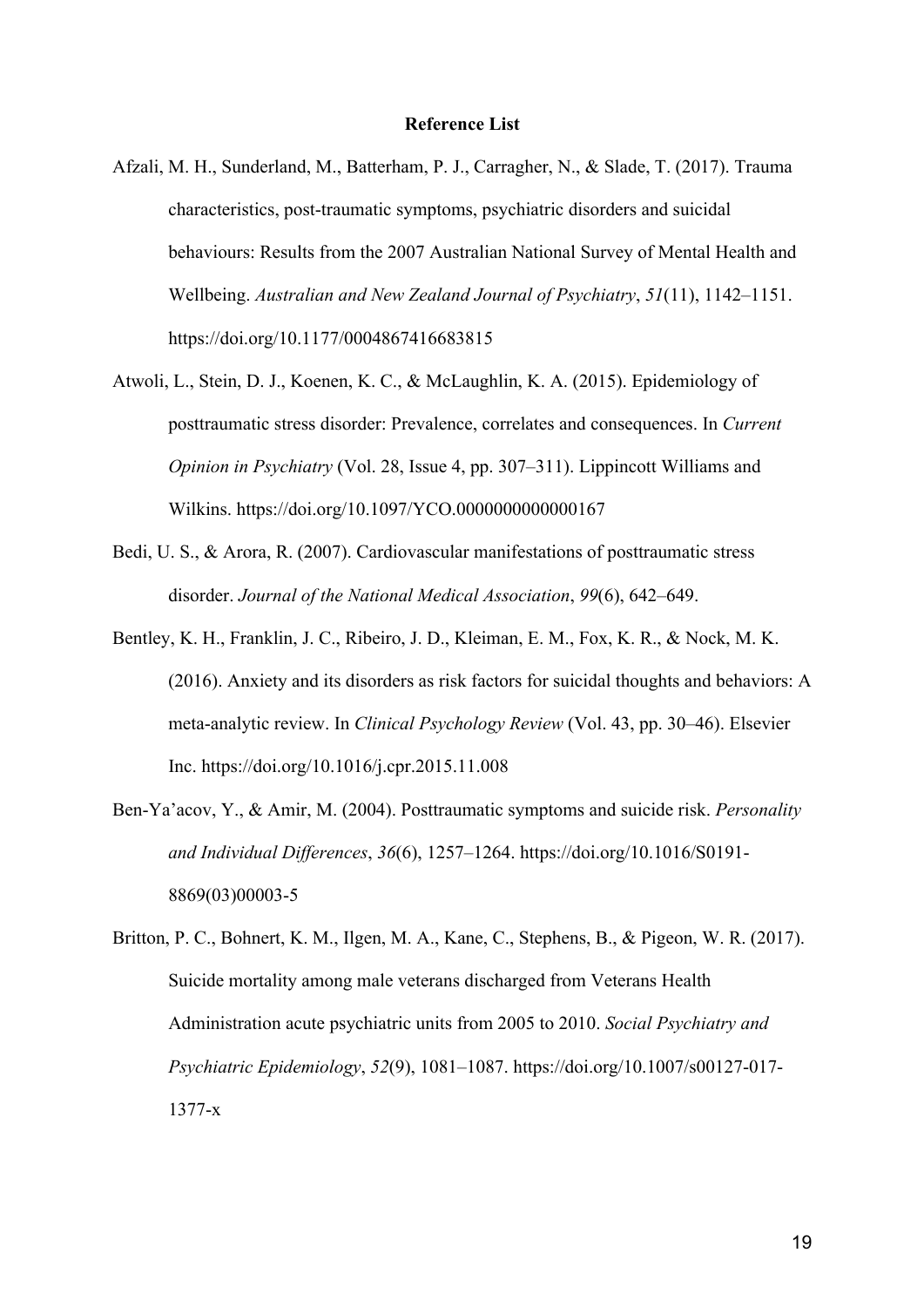Brooke, H. L., Talbäck, M., Hörnblad, J., Johansson, L. A., Ludvigsson, J. F., Druid, H., Feychting, M., & Ljung, R. (2017). The Swedish cause of death register. *European Journal of Epidemiology*, *32*(9), 765–773. https://doi.org/10.1007/s10654-017-0316-1

- Carroll, R., Hawton, K., Kapur, N., Bennewith, O., & Gunnell, D. (2012). Impact of the growing use of narrative verdicts by coroners on geographic variations in suicide: Analysis of coroners' inquest data. *Journal of Public Health (Oxford, England)*, *34*(3), 447–453. https://doi.org/10.1093/pubmed/fdr091
- Conner, K. R., Bohnert, A. S., McCarthy, J. F., Valenstein, M., Bossarte, R., Ignacio, R., Lu, N., & Ilgen, M. A. (2013). Mental disorder comorbidity and suicide among 2.96 million men receiving care in the Veterans Health Administration health system. *Journal of Abnormal Psychology*, *122*(1), 256–263. https://doi.org/10.1037/a0030163
- Conner, K. R., Bossarte, R. M., He, H., Arora, J., Lu, N., Tu, X. M., & Katz, I. R. (2014). Posttraumatic stress disorder and suicide in 5.9 million individuals receiving care in the veterans health administration health system. *Journal of Affective Disorders*, *166*, 1–5. https://doi.org/10.1016/j.jad.2014.04.067
- Cusack, K., Jonas, D. E., Forneris, C. A., Wines, C., Sonis, J., Middleton, J. C., Feltner, C., Brownley, K. A., Olmsted, K. R., Greenblatt, A., Weil, A., & Gaynes, B. N. (2016). Psychological treatments for adults with posttraumatic stress disorder: A systematic review and meta-analysis. In *Clinical Psychology Review* (Vol. 43, pp. 128–141). Elsevier Inc. https://doi.org/10.1016/j.cpr.2015.10.003
- Desai, R. A., Dausey, D., & Rosenheck, R. A. (2008). Suicide among Discharged Psychiatric Inpatients in the Department of Veterans Affairs. *Military Medicine*, *173*(8), 721–728. https://doi.org/10.7205/milmed.173.8.721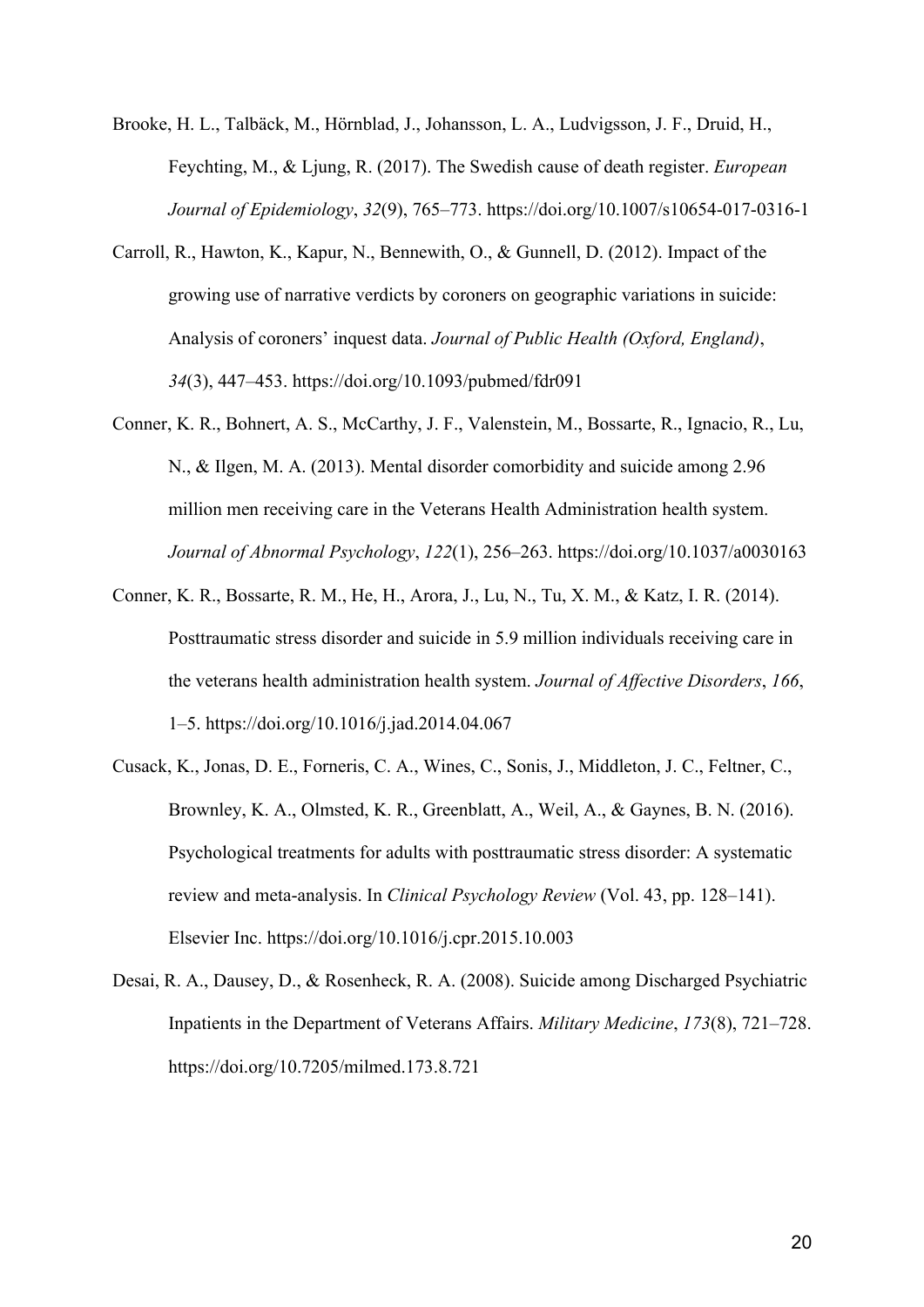- Ditlevsen, D. N., & Elklit, A. (2012). Gender, trauma type, and PTSD prevalence: A reanalysis of 18 nordic convenience samples. *Annals of General Psychiatry*, *11*(1), 26. https://doi.org/10.1186/1744-859X-11-26
- Fine, J. P., & Gray, R. J. (1999). A Proportional Hazards Model for the Subdistribution of a Competing Risk. *Journal of the American Statistical Association*, *94*(446), 496–509. https://doi.org/10.1080/01621459.1999.10474144
- Frans, O., Rimmö, P. A., Åber, L., & Fredrikson, M. (2005). Trauma exposure and posttraumatic stress disorder in the general population. *Acta Psychiatrica Scandinavica*, *111*(4), 291–290. https://doi.org/10.1111/j.1600-0447.2004.00463.x
- Gilbert, P. (2000). Varieties of submissive behavior as forms of social defense: Their evolution and role in depression. - PsycNET. In L. Sloman & P. Gilbert (Eds.), *Subordination and defeat: An evolutionary approach to mood disorders and their therapy*. Lawrence Erlbaum Associates Publishers.
- Gilbert, Paul, & Allan, S. (1998). The role of defeat and entrapment (arrested flight) in depression: An exploration of an evolutionary view. *Psychological Medicine*, *28*(3), 585–598. https://doi.org/10.1017/S0033291798006710
- Gradus, J. L., Antonsen, S., Svensson, E., Lash, T. L., Resick, P. A., & Hansen, J. G. (2015). Trauma, comorbidity, and mortality following diagnoses of severe stress and adjustment disorders: A nationwide cohort study. *American Journal of Epidemiology*, *182*(5), 451–458. https://doi.org/10.1093/aje/kwv066
- Gradus, J. L., Qin, P., Lincoln, A. K., Miller, M., Lawler, E., Sørensen, H. T., & Lash, T. L. (2010). Posttraumatic stress disorder and completed suicide. *American Journal of Epidemiology*, *171*(6), 721–727. https://doi.org/10.1093/aje/kwp456
- Hollander, A. C., Askegård, K., Iddon-Escalante, C., Holmes, E. A., Wicks, S., & Dalman, C. (2019). Validation study of randomly selected cases of PTSD diagnoses identified in a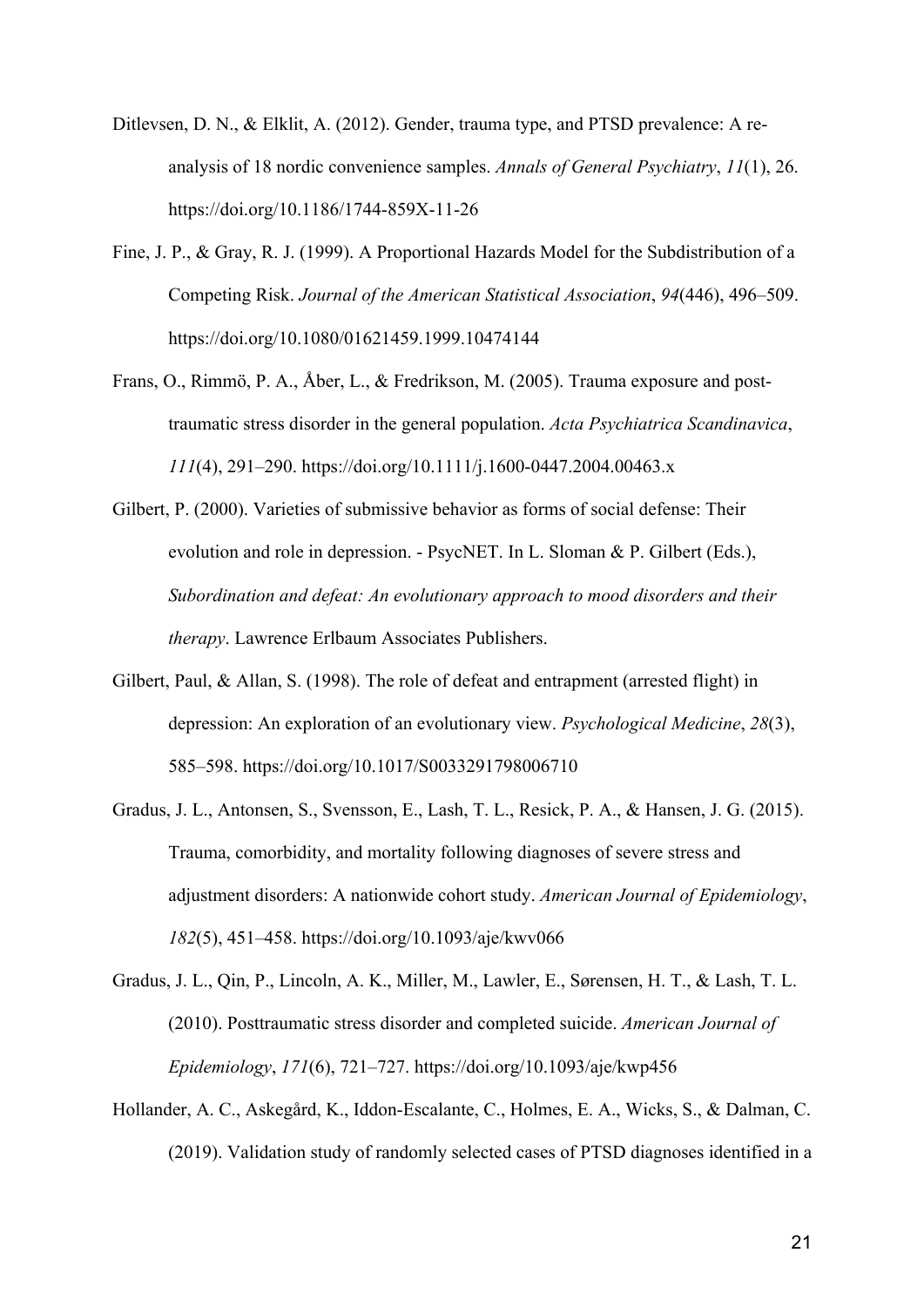Swedish regional database compared with medical records: Is the validity sufficient for epidemiological research? *BMJ Open*, *9*(12). https://doi.org/10.1136/bmjopen-2019-031964

- Hollander, A.-C., Dal, H., Lewis, G., Magnusson, C., Kirkbride, J. B., & Dalman, C. (2016). Refugee migration and risk of schizophrenia and other non-affective psychoses: Cohort study of 1.3 million people in Sweden. *BMJ*, *352*(mar15\_13), i1030. https://doi.org/10.1136/bmj.i1030
- Hollander, A.-C., Pitman, A., Sjöqvist, H., Lewis, G., Magnusson, C., Kirkbride, J. B., & Dalman, C. (2019). Suicide risk among refugees compared with non-refugee migrants and the Swedish-born majority population. *The British Journal of Psychiatry*, 1–7. https://doi.org/10.1192/bjp.2019.220
- Ilgen, M. A., Bohnert, A. S. B., Ignacio, R. V., McCarthy, J. F., Valenstein, M. M., Kim, H. M., & Blow, F. C. (2010). Psychiatric diagnoses and risk of suicide in veterans. *Archives of General Psychiatry*, *67*(11), 1152–1158. https://doi.org/10.1001/archgenpsychiatry.2010.129
- Johnson, J., Gooding, P., & Tarrier, N. (2008). Suicide risk in schizophrenia: Explanatory models and clinical implications, The Schematic Appraisal Model of Suicide (SAMS). *Psychology and Psychotherapy*, *81*(Pt 1), 55–77. https://doi.org/10.1348/147608307X244996
- Kessler, R. C., Sonnega, A., Bromet, E., Hughes, M., & Nelson, C. B. (1995). Posttraumatic stress disorder in the National Comorbidity Survey. *Archives of General Psychiatry*, *52*(12), 1048–1060.
- Koenen, K. C., Ratanatharathorn, A., Ng, L., McLaughlin, K. A., Bromet, E. J., Stein, D. J., Karam, E. G., Meron Ruscio, A., Benjet, C., Scott, K., Atwoli, L., Petukhova, M., Lim, C. C. W., Aguilar-Gaxiola, S., Al-Hamzawi, A., Alonso, J., Bunting, B., Ciutan,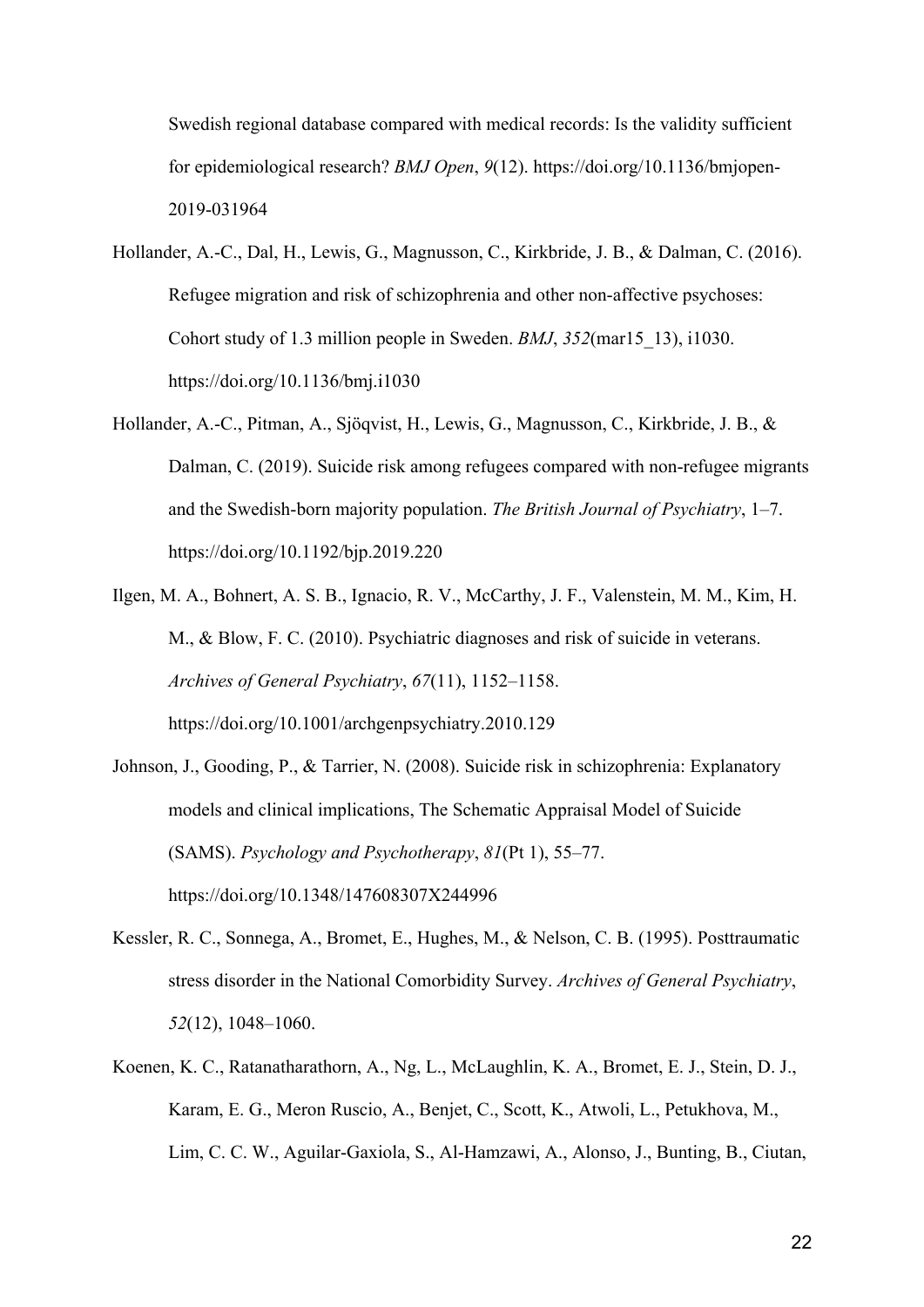M., De Girolamo, G., … Kessler, R. C. (2017). Posttraumatic stress disorder in the World Mental Health Surveys. *Psychological Medicine*, *47*(13), 2260–2274. https://doi.org/10.1017/S0033291717000708

- Krysinska, K., & Lester, D. (2010). Post-traumatic stress disorder and suicide risk: A systematic review. *Archives of Suicide Research*, *14*(1), 1–23. https://doi.org/10.1080/13811110903478997
- Lewis, G., Hawton, K., & Jones, P. (1997). Strategies for preventing suicide. *The British Journal of Psychiatry : The Journal of Mental Science*, *171*, 351–354.
- Ludvigsson, J. F., Andersson, E., Ekbom, A., Feychting, M., Kim, J. L., Reuterwall, C., Heurgren, M., & Olausson, P. O. (2011). External review and validation of the Swedish national inpatient register. *BMC Public Health*, *11*, 450. https://doi.org/10.1186/1471-2458-11-450
- McLafferty, M., O'Neill, S., Murphy, S., Armour, C., & Bunting, B. (2018). Population attributable fractions of psychopathology and suicidal behaviour associated with childhood adversities in Northern Ireland. *Child Abuse and Neglect*, *77*, 35–45. https://doi.org/10.1016/j.chiabu.2017.12.015
- National Institue for Health and Care Excellence. (2018). *Post-traumatic stress disorder— Nice Guideline [NG116]*.
- O'Connor, R. C., & Kirtley, O. J. (2018). The integrated motivational-volitional model of suicidal behaviour. In *Philosophical Transactions of the Royal Society B: Biological Sciences* (Vol. 373, Issue 1754). Royal Society Publishing. https://doi.org/10.1098/rstb.2017.0268
- Panagioti, M., Gooding, P. A., & Tarrier, N. (2012). Hopelessness, defeat, and entrapment in posttraumatic stress disorder: Their association with suicidal behavior and severity of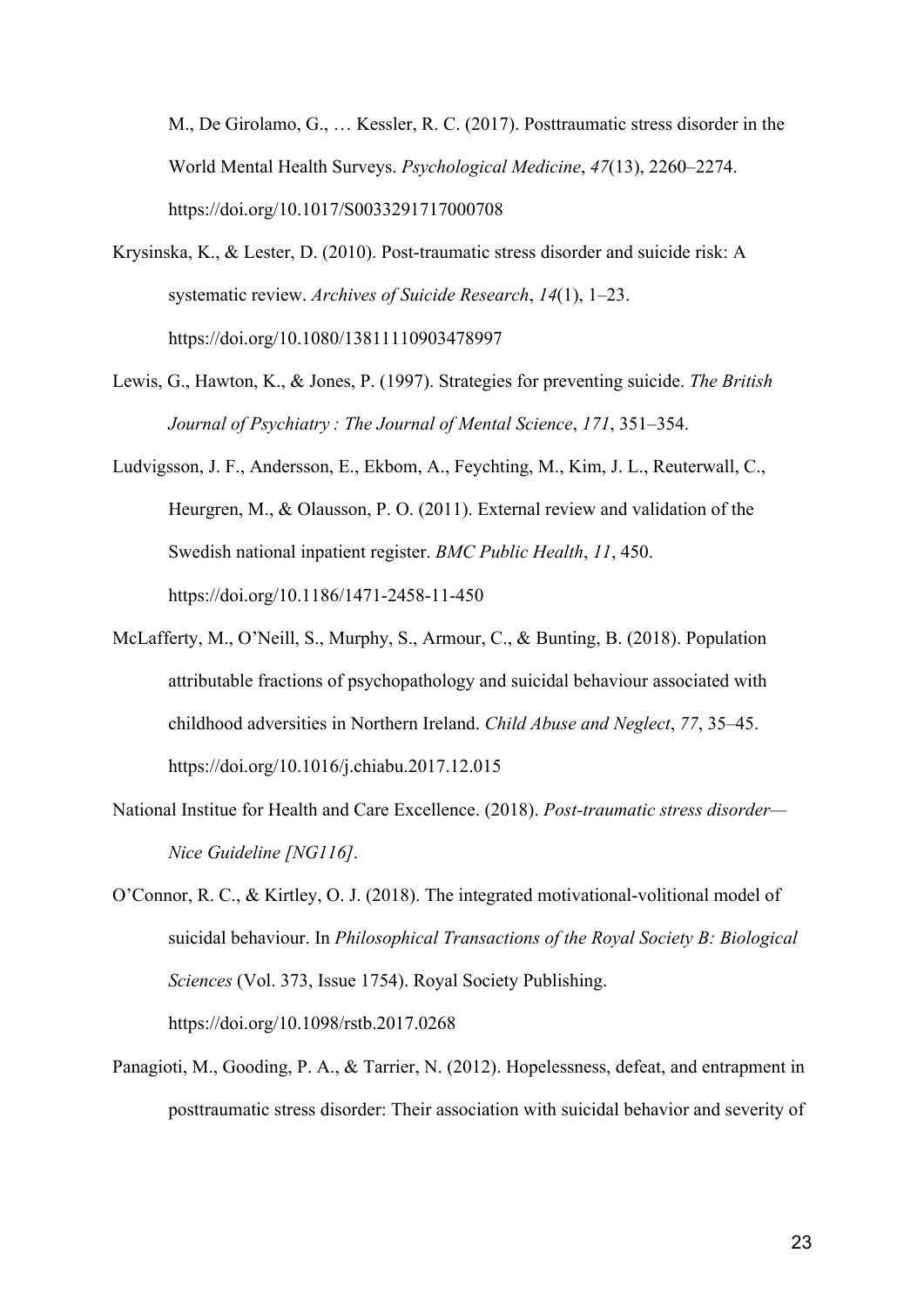depression. *The Journal of Nervous and Mental Disease*, *200*(8), 676–683. https://doi.org/10.1097/NMD.0b013e3182613f91

- Panagioti, M., Gooding, P. A., & Tarrier, N. (2015). A Prospective Study of Suicidal Ideation in Posttraumatic Stress Disorder: The Role of Perceptions of Defeat and Entrapment. *Journal of Clinical Psychology*, *71*(1), 50–61. https://doi.org/10.1002/jclp.22103
- Panagioti, M., Gooding, P., Taylor, P. J., & Tarrier, N. (2013). A model of suicidal behavior in posttraumatic stress disorder (PTSD): The mediating role of defeat and entrapment. *Psychiatry Research*, *209*(1), 55–59. https://doi.org/10.1016/j.psychres.2013.02.018
- Pitman, A., Krysinska, K., Osborn, D., & King, M. (2012). Suicide in young men. In *The Lancet* (Vol. 379, Issue 9834, pp. 2383–2392). Lancet Publishing Group. https://doi.org/10.1016/S0140-6736(12)60731-4
- Selaman, Z. M. H., Chartrand, H. K., Bolton, J. M., & Sareen, J. (2014). Which symptoms of post-traumatic stress disorder are associated with suicide attempts? *Journal of Anxiety Disorders*, *28*(2), 246–251. https://doi.org/10.1016/j.janxdis.2013.12.005
- Shah, A. (2012). Suicide rates: Age-associated trends and their correlates. *Journal of Injury and Violence Research*, *4*(2), 85–92. https://doi.org/10.5249/jivr.v4i2.101
- Song, H., Fang, F., Tomasson, G., Arnberg, F. K., Mataix-Cols, D., De La Cruz, L. F., Almqvist, C., Fall, K., & Valdimarsdóttir, U. A. (2018). Association of stress-related disorders with subsequent autoimmune disease. *JAMA - Journal of the American Medical Association*, *319*(23), 2388–2400. https://doi.org/10.1001/jama.2018.7028

StataCorp. (2017). *Stata* (15th ed.). StataCorp.

Tøllefsen, I. M., Helweg-Larsen, K., Thiblin, I., Hem, E., Kastrup, M. C., Nyberg, U., Rogde, S., Zahl, P.-H., Østevold, G., & Ekeberg, Ø. (2015). Are suicide deaths underreported? Nationwide re-evaluations of 1800 deaths in Scandinavia. *BMJ Open*, *5*(11), e009120. https://doi.org/10.1136/bmjopen-2015-009120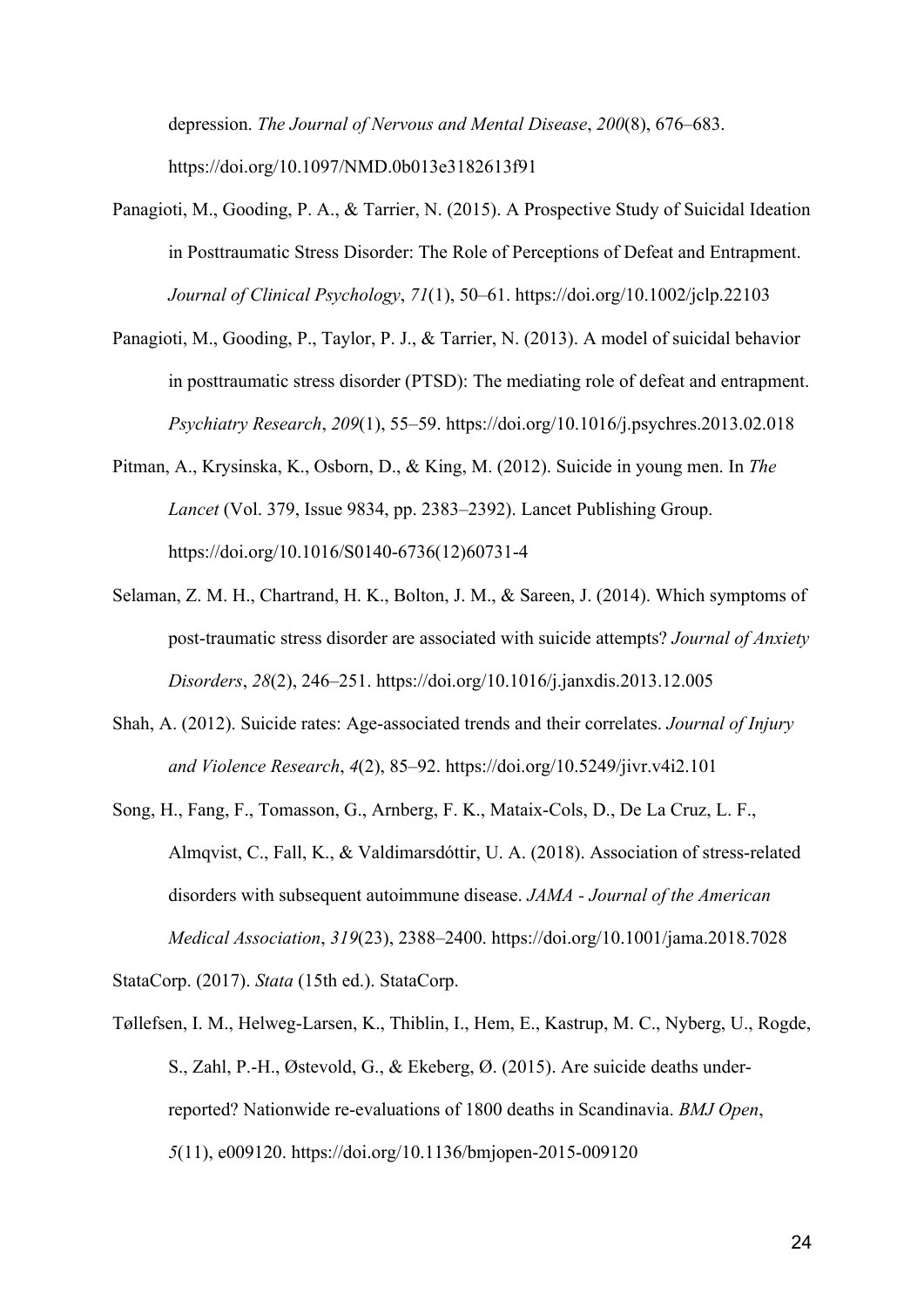Van Orden, K., Merrill, K., & Joiner Jr., T. (2005). Interpersonal-Psychological Precursors to Suicidal Behavior: A Theory of Attempted and Completed Suicide. *Current Psychiatry Reviews*, *1*(2), 187–196. https://doi.org/10.2174/1573400054065541

Värnik, P. (2012). Suicide in the world. *International Journal of Environmental Research and Public Health*, *9*(3), 760–771. https://doi.org/10.3390/ijerph9030760

Weiss, S., Muzik, M., Deligiannidis, K., Ammerman, R., Guille, C., & Flynn, H. (2016). Gender Differences in Suicidal Risk Factors among Individuals with Mood Disorders. *Journal of Depression and Anxiety*, *05*(01), 218. https://doi.org/10.4172/2167- 1044.1000218

Williams, J., Crane C, Barnhofer T, & Dugger D. (2005). Psychology and suicidal behaviour: Elaborating the entrapment model—Oxford Medicine. In K. Hawton (Ed.), *Prevention and Treatment of Suicidal Behaviour: From science to practice*. Oxford University Press.

- World Health Organisation. (1992). *The ICD-10 Classification of Mental and Behavioural Disorders Clinical descriptions and diagnostic guidelines World Health Organization*.
- World Health Organization. (2014). Preventing suicide: A global imperative. In *WHO*. World Health Organization.

Zalsman, G., Hawton, K., Wasserman, D., van Heeringen, K., Arensman, E., Sarchiapone, M., Carli, V., Höschl, C., Barzilay, R., Balazs, J., Purebl, G., Kahn, J. P., Sáiz, P. A., Lipsicas, C. B., Bobes, J., Cozman, D., Hegerl, U., & Zohar, J. (2016). Suicide prevention strategies revisited: 10-year systematic review. *The Lancet. Psychiatry*, *3*(7), 646–659. https://doi.org/10.1016/S2215-0366(16)30030-X

Zivin, K., Kim, H. M., McCarthy, J. F., Austin, K. L., Hoggatt, K. J., Walters, H., & Valenstein, M. (2007). Suicide mortality among individuals receiving treatment for